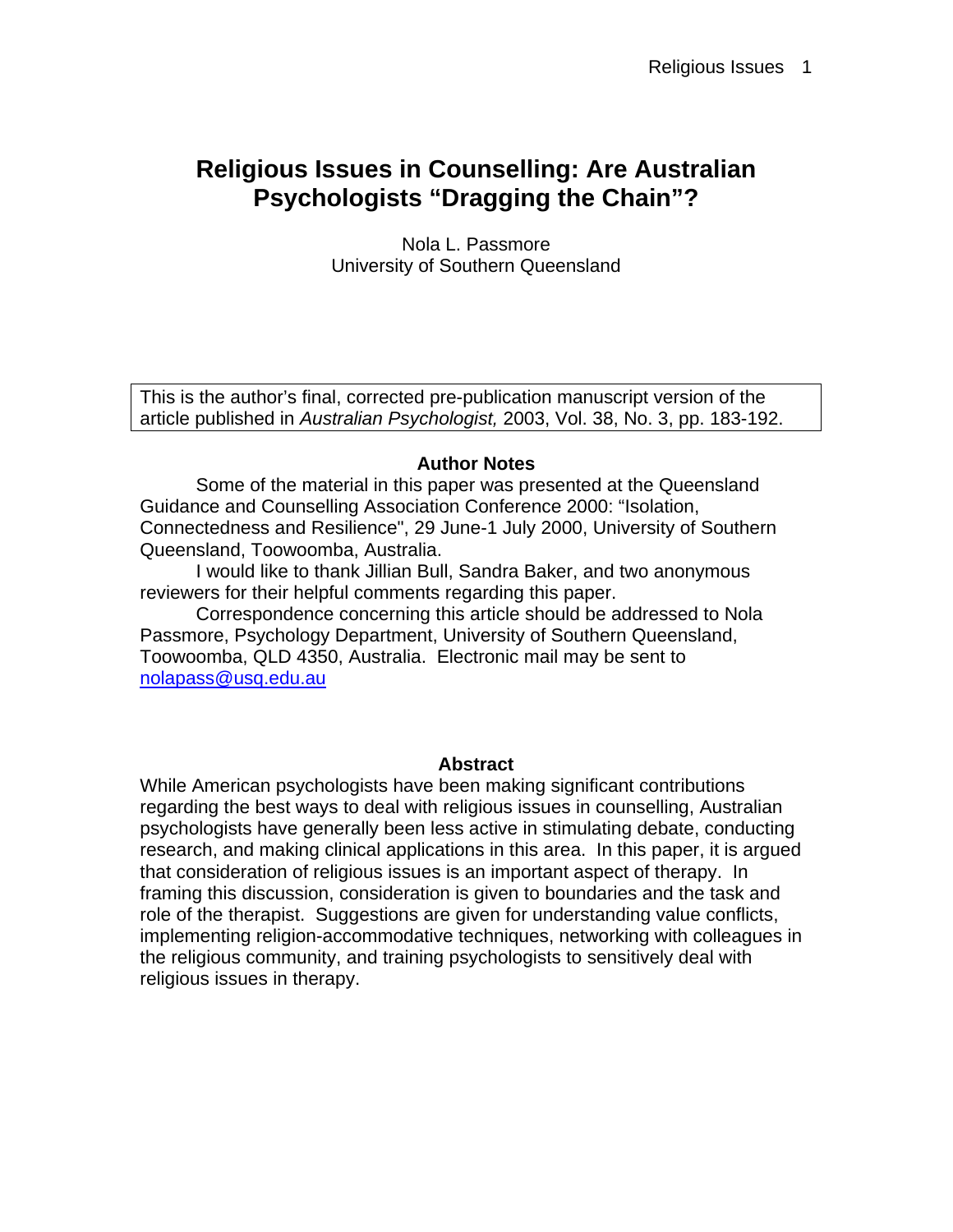# **Religious Issues in Counselling: Are Australian Psychologists "Dragging the Chain"?**

 The inclusion of religious or spiritual issues in counselling has sometimes been met with resistance, especially from those who hold stereotyped views of religion and religious people (see Bergin, Payne, & Richards, 1996, for an historical review). However, to deny that religious issues have a legitimate place in the counselling context is to deny an important aspect of both the client's and counsellor's worldviews that could facilitate the therapeutic process. Indeed, Burke et al. (1999) argue that ignoring a client's religion "may jeopardize the forming of an effective therapeutic relationship and close the door to potentially pertinent intervention techniques" (p. 251). In saying this, I am not suggesting that the therapist should indiscriminately initiate discussion of religious material without due regard to the particular client and his or her presenting problem, the nuances of the therapeutic relationship, or the setting of the therapy. However, I believe religious issues are more relevant to the counselling context than many psychologists would acknowledge. To "drag the chain" is "to hinder others by doing something slowly" (Delbridge, 1987, p. 541). While there are some notable exceptions, I believe that this term captures the reluctance of many Australian psychologists to (a) explore religious issues in therapy, (b) develop strategies or therapeutic techniques for best dealing with religious issues, and (c) contribute to research and training with regard to religious issues in therapy. In this paper, I will first outline reasons for considering religious issues in counselling, and then explain why I think Australian psychologists are generally lagging behind in this area. I will then consider relevant boundary issues as they pertain to the task and role of the therapist, and suggest ways in which religious issues could be sensitively and effectively addressed in the counselling context.

# **Why Include Religious Issues in Counselling?**

# *Prevalence*

 First, the sheer prevalence of religious beliefs in Australia and throughout the world makes it an important topic to consider. According to 1997 figures, approximately 84.5% of the world's population adhere to some type of religious belief (Calhoun, 1998). Although Australia is often thought of as a largely secular nation, the majority of Australians still report a religious affiliation. Indeed, figures from the 1996 census (Trewin, 2002) indicate that 70.9% of Australians are affiliated with the Christian religion, while a further 3.4% are affiliated with another religion (e.g., Buddhism, Islam, Hinduism, Judaism). In addition to these figures, there would also be individuals who do not align themselves with a particular religion, yet still regard their own spirituality or spiritual journey as important. While the mere prevalence of religious or spiritual beliefs does not tell us much about the importance of those beliefs to the individual, these statistics should at least alert us to the fact that religious or spiritual issues will arise in the counselling context from time to time. The astute counsellor needs to be aware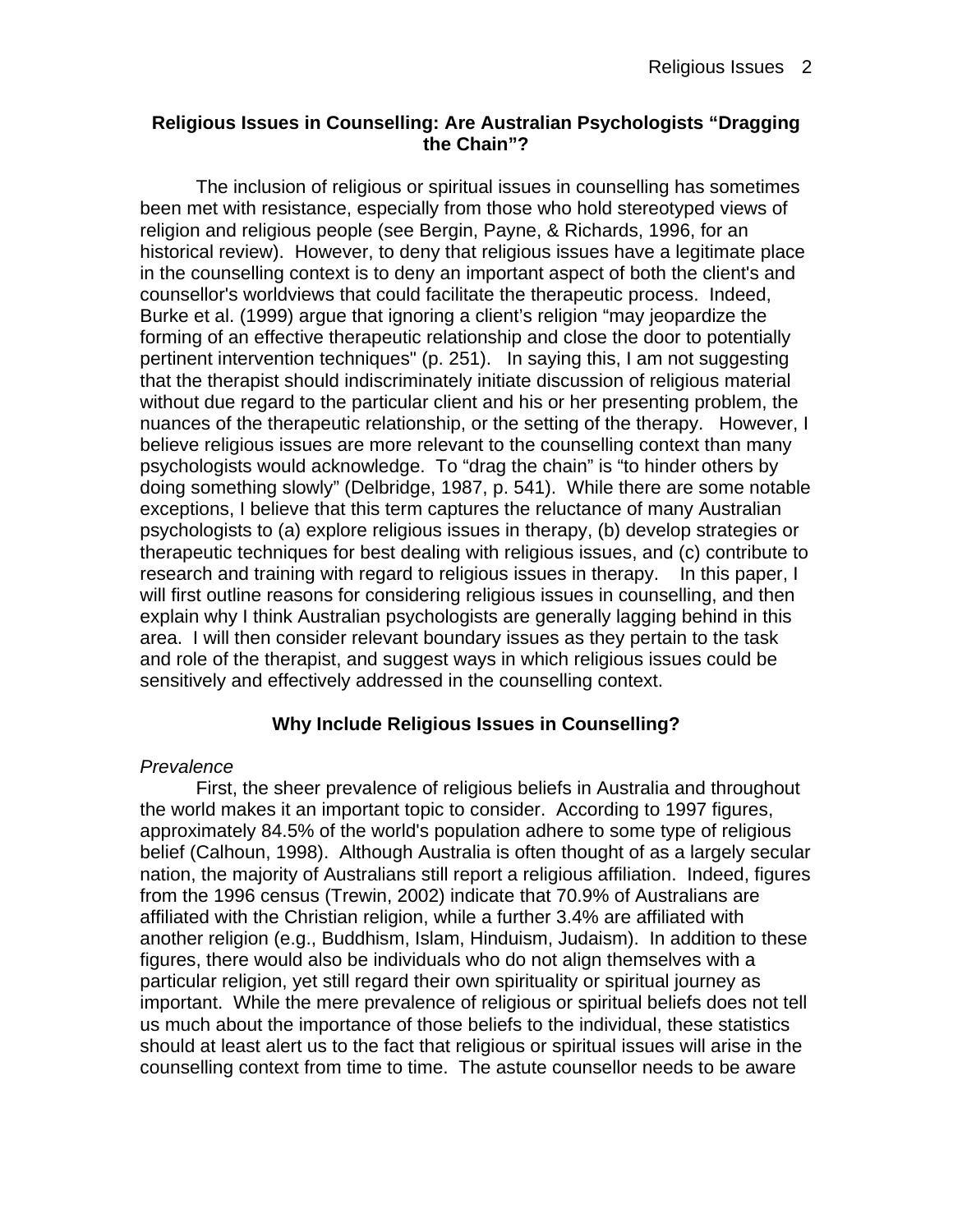of what to do when such issues do emerge, so as to ensure the best outcome for the client.

# *Religion as a Diversity Issue*

 Psychologists are ethically required to respect all clients and refrain from discriminatory practices based on human differences of any kind. The Ethical Principles of Psychologists and Code of Conduct of the American Psychological Association (APA) states that psychologists should be "aware of cultural, individual, and role differences, including those due to age, gender, race, ethnicity, national origin, *religion* [italics added], sexual orientation, disability, language, and socioeconomic status" (APA, 1992, p. 5). Moreover, when such differences "significantly affect psychologists' work concerning particular individuals or groups, psychologists obtain the training, experience, consultation, or supervision necessary to ensure the competence of their services, or they make appropriate referrals" (p. 7).<sup>[1](#page-22-0)</sup> In contrast to the American code, the Australian Psychological Society's (APS) Code of Ethics does not specifically mention religion. However, the Australian code does include the general principle that psychologists "must be sensitive to cultural, contextual, gender and role differences and the impact of those on their professional practice on clients" (APS, 1999, p. 1). In order to be sensitive to clients from different cultural backgrounds, we must also consider their religious beliefs and how these may impact on their emotions, cognitions, and behaviours. Indeed, such an awareness of religious issues was considered important enough for the Journal of Multicultural Counseling and Development to devote its October 1999 issue to "Spiritual and Religious Issues in Counseling Racial and Ethnic Minority Populations". While religious issues overlap with ethnicity, religion can also be seen as a diversity issue in its own right. Indeed, individuals of the same ethnic background can vary widely in their religious or spiritual beliefs and practices. If psychologists are serious about addressing diversity issues, it is imperative that they also consider how religious or spiritual issues may affect the client, the counsellor, and the counselling process.

# *Best Practice Involves A Holistic Approach*

I believe that best practice in a counselling situation will include a holistic approach that considers all relevant aspects of the client (e.g., emotional, mental, physical, social, cultural, and spiritual). There are at least three reasons for taking such a holistic approach.

First, it ensures that the counsellor considers the whole person, rather than compartmentalising different aspects of the individual. In the past, some psychologists and theologians have argued that psychology and religion should be kept separate, since each deals with different issues (see Crabb, 1977, for a description and critique of this position). Thus, clients should see a psychologist if they have a psychological or emotional problem; a doctor if they have a physical problem; and a priest, pastor, or other religious counsellor or spiritual advisor if they have a religious or spiritual problem. By dissecting the person among these different sources, however, the counsellor may miss the obvious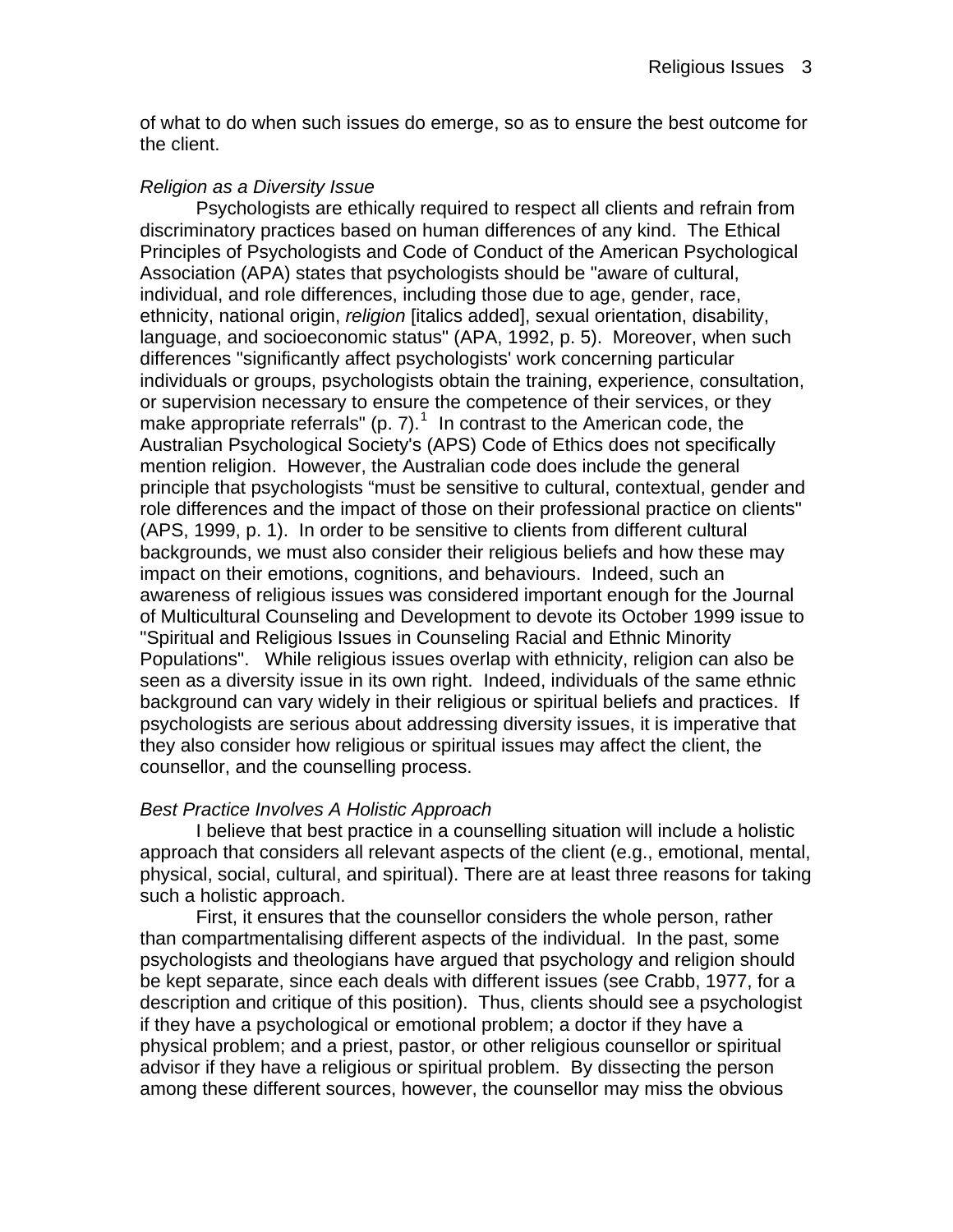connections among the different spheres of a person's life. Psychologists have long been interested in the mind-body distinction. For example, depression can have a physical cause (e.g., a chemical imbalance in the brain) or a psychological cause (e.g., faulty thinking). Physical and psychological factors can also interrelate (e.g., stress can cause physical symptoms such as headaches or gastric complaints, and such physical problems can further exacerbate stress). Though often overlooked, the spiritual or religious dimensions of a person's life can also interact with the mind-body dimension. For example, a person's view of God can affect such "psychological" aspects as selfesteem and depression (Anderson & Baumchen, 1999). Researchers are also becoming increasingly interested in possible links between religiosity and positive health outcomes (see Plante & Sherman, 2001). The counsellor who takes a truly holistic approach is less likely to miss or discount such connections.

 A second reason for taking a holistic approach is that there is much overlap between spiritual or religious issues and the concerns that arise in a counselling situation. For example, the concept of forgiveness has previously been thought of primarily as a religious concept. However, forgiveness as a therapeutic technique has been receiving greater credence in mainstream psychological practice (e.g., Ferch, 1998; McCullough & Worthington, 1995). Issues concerning death and dying are also typically underscored by religious beliefs and values, and these cannot be ignored in therapy. For example, Balk (1983) interviewed 33 adolescents whose sibling had died. He found that 19 of the teenagers thought religion was helpful for them immediately following the death of their sibling, while 27 thought their religion was helpful in accepting the death of their sibling in their current situation. If the counsellor ignored or minimised the relevance of religious meaning for such clients, he or she would miss an important key to their well-being.

 Third, religious beliefs can have a positive or negative effect on a person's mental health and behaviour, depending on the type of belief and the person's investment in that belief. The clinician needs to be aware of such effects so that he or she can identify factors that would facilitate or impede the counselling process.

This area is somewhat controversial and difficult to assess due to the various ways in which religiosity and mental health indicators have been measured. However, there is a growing body of evidence that indicates that healthy religious commitments are beneficial for one's mental health and general well-being (see reviews by Levin & Chatters, 1998, and Plante & Sharma, 2001). This link between religiosity and good mental health seems to be particularly strong for those who have an intrinsic religious orientation (Bergin, 1991; Worthington, Kurusu, McCullough, & Sandage, 1996). For example, Ventis (1995) noted that an intrinsic religious orientation, in which religion was an end in itself or a central motive in one's life, was generally associated with positive mental health indices such as appropriate social behaviour, freedom from worry and guilt, a sense of personal competence and control, and personality unification and organisation. A more extrinsic orientation, in which religion was seen as a means to some goal (e.g., social status or social support), was more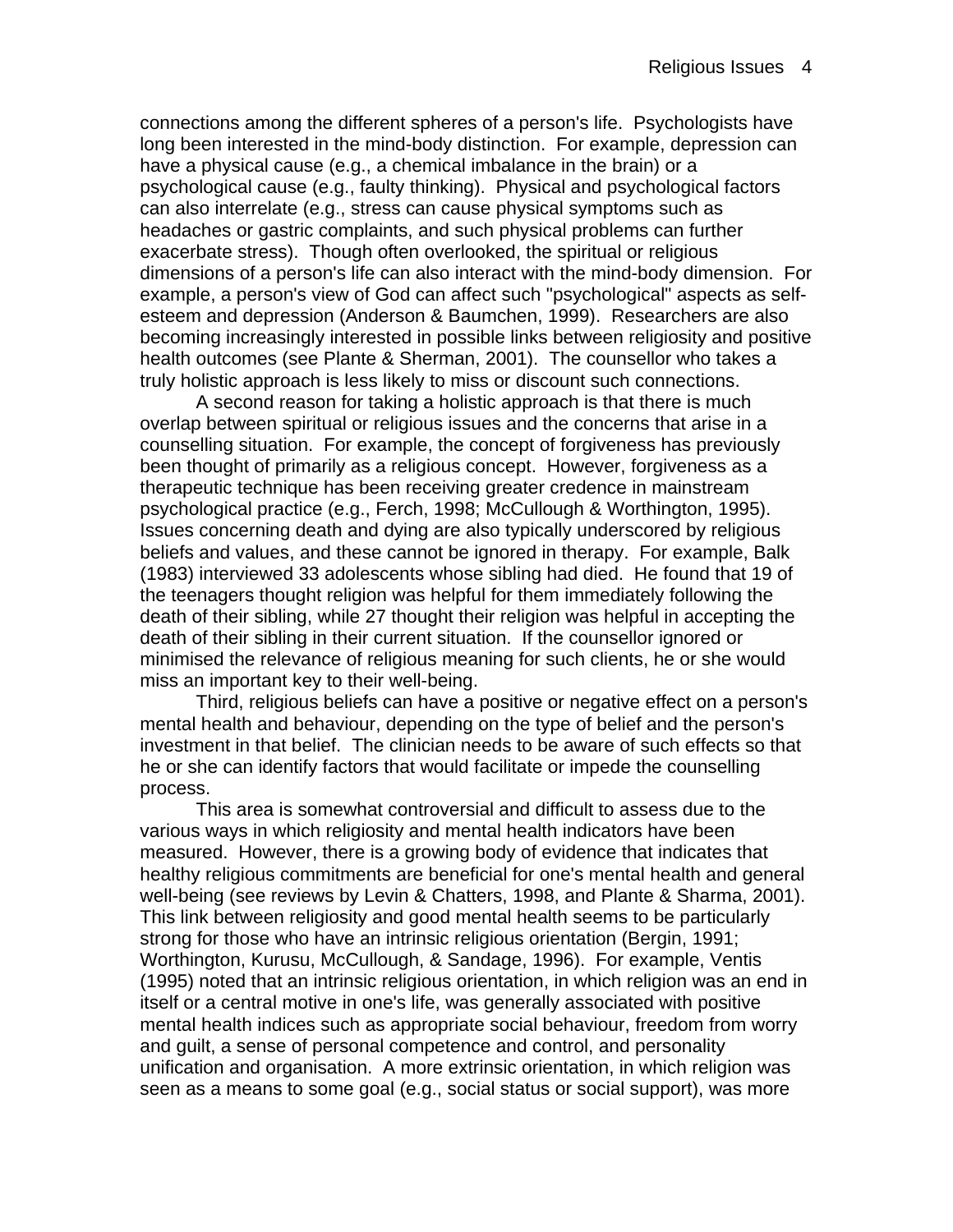likely to be negatively associated with mental health indices. In their review, Plante and Sharma (2001) also found that the type of religious orientation or experience was important. Intrinsic religiosity was associated with lower levels of depression and anxiety, while unhealthy religious beliefs or more negative religious experiences were associated with more negative outcomes. For example, religiosity and anxiety were apparently more likely to be positively related "among individuals experiencing unusually strict religious upbringings or among individuals with underdeveloped, vague, or overemphasized ideas of religion or spirituality" (Plante & Sharma, 2001, p. 249). Even Albert Ellis, a once ardent critic of religion, particularly absolutistic or dogmatic religion (Ellis, 1980; 1992), has recently noted that even "absolutistic religious views" can be associated with positive mental health outcomes (Ellis, 2000). In particular, he notes that "people who view God as a warm, caring, and lovable friend, and who see their religion as supportive are more likely to have positive outcomes than those who take a negative view of God and their religion" (Ellis, 2000, p. 31).

While much can be gained by exploring the ways in which healthy religious commitments can lead to positive mental health outcomes, these studies also underscore the importance of exploring the possible negative outcomes of some types of religious beliefs and experiences. Indeed, Shafranske and Malony (1996) note "that some religion can be toxic and can impede healthy adjustment" (p. 562). The negative effects of cults and cult leaders such as Jim Jones and the People's Temple have been welldocumented. A more recent case was the Movement for the Restoration of the Ten Commandments of God and its leader Joseph Kibweteere that led to the deaths of hundreds of followers in Uganda in 2000 (see relevant news articles on the web site for the Center for Studies on New Religions at http://www.cesnur.org/testi/uganda\_updates.htm). Religious beliefs and practices have also been implicated in some instances of child abuse. For example, Bottoms, Shaver, Goodman, and Qin (1995) have reported cases in which children were (a) abused by parents or other religious representatives in an attempt to rid the child of the devil or evil spirits, (b) abused by religious clergy, or (c) denied medical treatment on religious grounds, resulting in harm to the child. Since different types of religious orientations, commitments, or experiences seem to be associated with different mental health outcomes, it is essential that accurate assessments are made regarding the nature of a person's religiosity. This issue will be taken up later in this paper. In any case, it would seem important for the clinician to view the client in a holistic manner in which the possible interrelationships between mind, body, and spirit are considered.

### *The Myth of Value-Free Counselling*

 In the past, some counsellors may have been reluctant to bring religious or spiritual issues into a counselling session because of a belief that counselling should remain value free. If by this we mean that the counsellor should not impose his or her beliefs on the client, then that is one thing. If we are assuming that there is such a thing as "value-free counselling", that is quite another. Either explicitly or implicitly, our worldview will affect the way in which we approach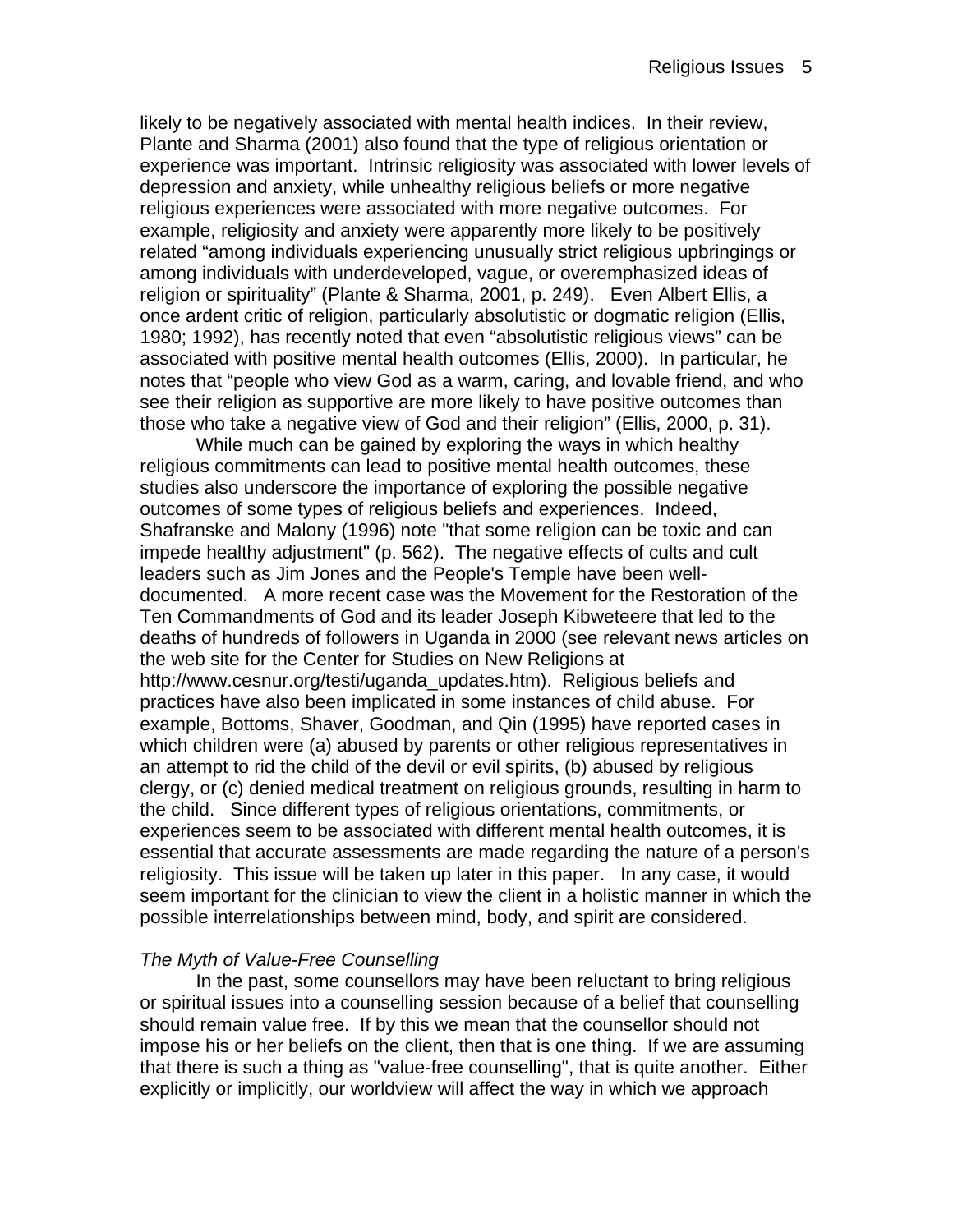human behaviour, the counselling model we adopt, the techniques we use, and the options we consider. As Burke et al. (1999) note, "spirituality appears in the goals of counseling theory ..., in philosophical assumptions about the purpose of life ..., and in applications of theories to human relationships ..." (p. 253).

 While many psychologists had previously published in the areas of the psychology of religion (e.g., Argyle & Beit-Hallahmi, 1975) and the integration of psychology and religion (e.g., Crabb, 1977), Bergin's (1980) classic article on "Psychotherapy and Religious Values" was something of a watershed in stimulating discussion on the relevance of religious values in counselling. In arguing that values were "an inevitable and pervasive part of psychotherapy" (p. 97), Bergin drew interesting contrasts between theistic or religious values and clinical-humanistic values. Rather than ignoring our values, Bergin argued that "it would be honest and ethical to acknowledge that we are implementing our own value systems via our professional work and to be more explicit about what we believe while also respecting the value systems of others" (p. 101). Indeed, psychologists are bound by ethical principles of integrity and respect for the rights and dignity of their clients (see APA, 1992, and Yarhouse & VanOrman, 1999). However, we are fooling ourselves if we think that we can somehow "leave our values at the door" when a counselling session begins. If the counsellor ignores his or her values, there may actually be a greater chance of the imposition of those values onto the client (Burke et al., 1999). Indeed, Jones (1994) has argued that "the most limiting and dangerous biases are those that are unexamined and hence exert their effect in an unreflective manner" (p. 197). Rather than being reluctant to bring religious issues into the counselling session, they should be acknowledged and clarified whenever appropriate so that the client receives the best counselling service possible. Of course, this raises the question, "When is it appropriate to address religious issues in counselling?" This will be addressed in a later section.

# *Summary*

 Thus far, I have argued that religious issues need to be considered in the counselling context because (a) such beliefs are widespread and will inevitably come up in therapy from time to time; (b) we are ethically bound to consider how diversity issues, including one's religious beliefs and/or practices, may influence thoughts, emotions, and behaviours; (c) a holistic approach that includes a consideration of religious issues, where relevant, represents best practice; and (d) it is better to acknowledge values than to pretend that they have no bearing on our work as psychologists. While there are some notable exceptions, I feel that Australian psychologists are generally lagging behind their American counterparts in stimulating debate, conducting research, and making clinical applications in the area of religious issues in counselling.

# **Differences Between the United States and Australia**

In the previous section, I noted Bergin's (1980) article on "Psychotherapy and Religious Values". When this article was first published in the United States,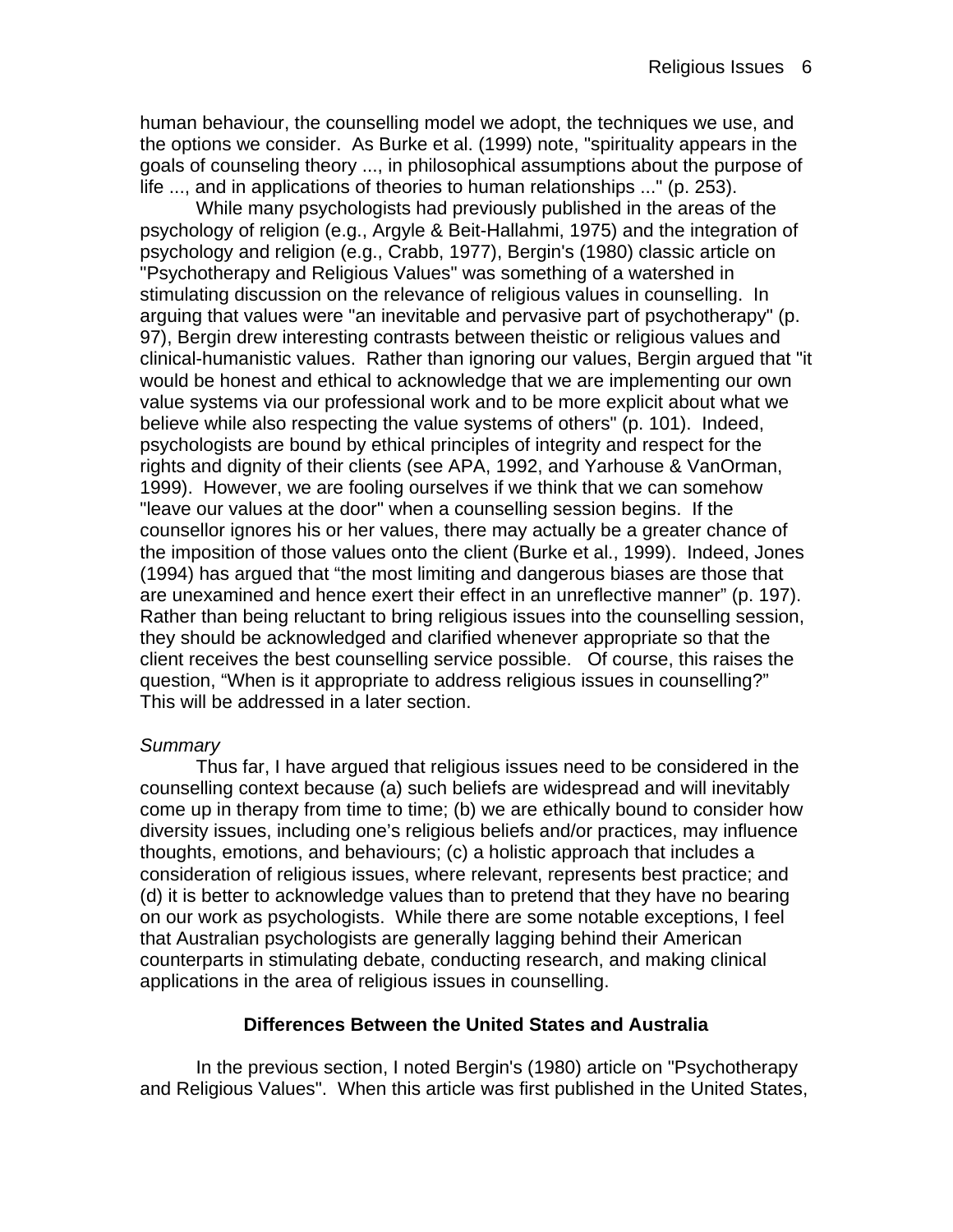it created considerable debate. Bergin himself received over 1000 comments and requests for reprints (Bergin, 1991). There were some critics, such as Albert Ellis (1980) who argued that Bergin had misrepresented the views of probabilistic atheist clinicians, but there were also many supporters (Bergin, 1991). While certainly not embraced by all American psychologists, it is interesting to note the gradual shift towards the inclusion, or at least tolerance, of religious issues that has taken place in American psychology since the publication of Bergin's (1980) article. In 1988, Meyer critiqued the APA's (1981) "Ethical Principles of Psychologists" because it only mentioned religion in relation to inhumane, illegal, or unjustifiable practices that should be avoided. By 1992, the APA's "Ethical Principles of Psychologists and Code of Conduct" also included religion in a statement of human differences that could affect the psychologist's work. As noted earlier, this is in contrast to the Australian Psychological Society's (1999) Code of Ethics that still only includes a generic statement about being sensitive to cultural and contextual differences. The fact that religion is not specifically mentioned in the Australian code could have the effect of further hiding or marginalising discussion of the role of religious issues in counselling.

 A search of the titles and abstracts of all of the articles that have appeared in the Australian Journal of Psychology and the Australian Psychologist from 1980 to June 2002 revealed only 14 articles that have mentioned religion, religiosity, or related variables. $2^2$  $2^2$  One of these articles looked specifically at different aspects of religion (Grichting, 1987), one involved a discourse analysis of women's accounts of spirituality (Coombes & Morgan, 2001), two briefly mentioned religious groups or spiritual domains in discussions of euthanasia (Allen, 1998; Sanson et al., 1998), two used Catholic participants in their samples (Haines, Jackson, & Davidson, 1983; Moulds & McCabe, 1991), and seven included measures of religiosity or religious orientation (Craddock, 1991; Forgas & Jolliffe, 1994; Grichting, 1986; Griffiths, Dixon, Stanley, & Weiland, 2001; Larsen, 1981; Parnicky, Williams, & Silva, 1985; Woodward, Carless, & Findlay, 2001). No studies specifically focused on religious issues in counselling, though Larner (2001) mentioned spirituality as one of a number of contextual variables that therapists should consider. This is in contrast to the increased prevalence of articles in mainstream American psychology journals that specifically seek to address religious issues in counselling (e.g., Jones, 1994; Worthington et al., 1996; Yarhouse & VanOrman, 1999). There are also a number of American journals that specifically address the integration of religion and psychology (e.g., Journal of Psychology and Theology, Journal of Psychology and Christianity, Journal for the Scientific Study of Religion), and the American Psychological Association has published a number of books on the issue (e.g., Richards & Bergin, 2000; Shafranske, 1996). Doctoral programs that integrate religion and psychology have also been fully accredited by the American Psychological Association (e.g., the integrative doctoral program offered by Fuller Theological Seminary; Haque, 2001). See Haque (2001) for a comprehensive list of professional organisations, university programs, and journals that deal with the integration of religion and psychology.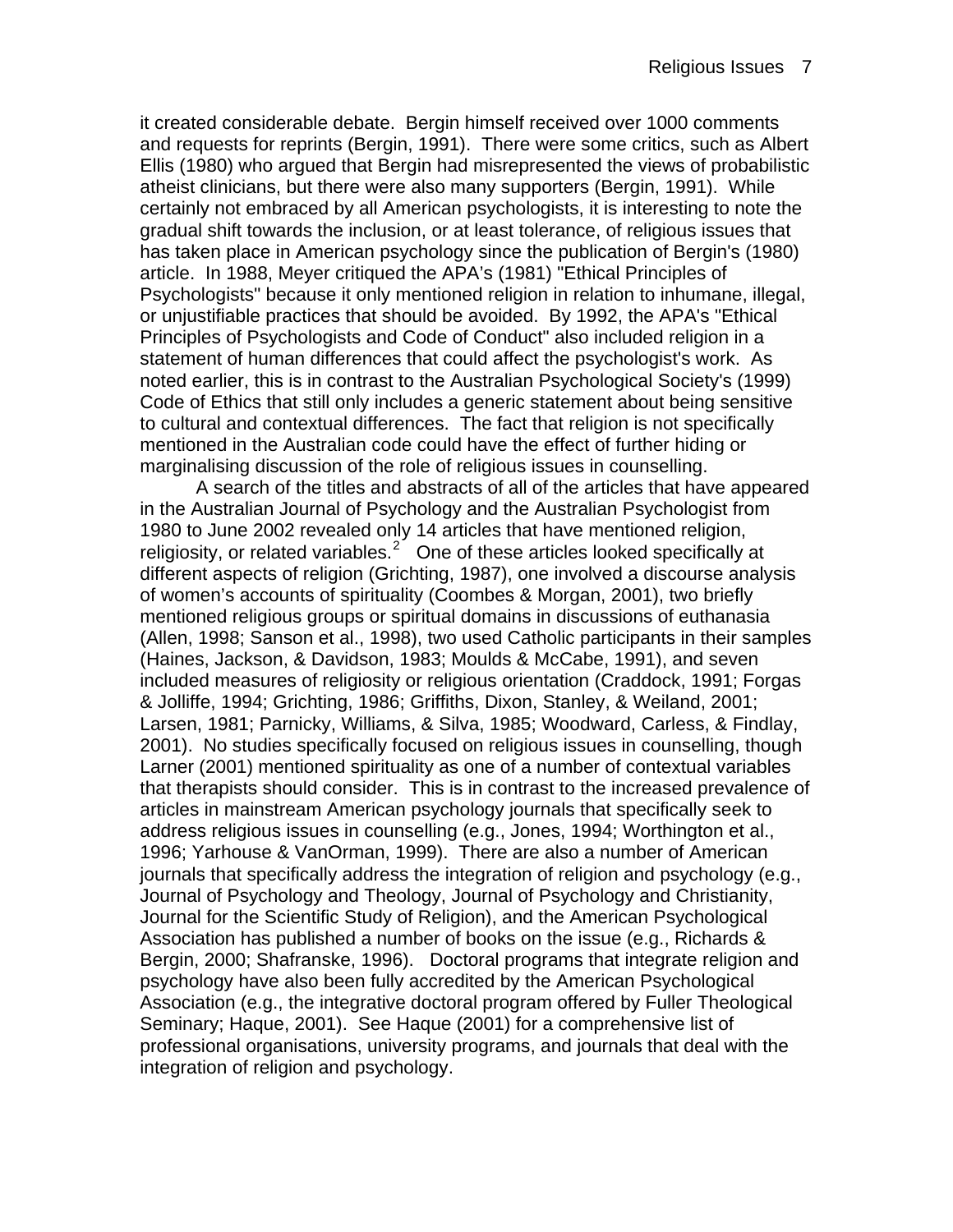While the Australian Journal of Psychology and the Australian Psychologist have not published any articles in the last two decades that specifically focus on religious issues in counselling, this does not mean that no research or discussion of religious issues is being carried out among Australian psychologists. Some psychologists may have published elsewhere on this topic, while others have presented their findings or ideas at various conferences. Indeed, the 2000 APS conference included a forum on religion in clinical practice and the 2001 conference of the Society of Australasian Social Psychologists included a symposium on empirical studies of spirituality. The APS also has a Christianity and Psychology Interest Group, tertiary institutions such as Christian Heritage College (2001) offer courses that seek to integrate psychology and Christian principles, and some psychologists are affiliated with groups such as the Christian Counsellors Association of Australia. While these efforts are to be applauded, the fact that discussions specifically concerning religious issues in counselling are largely restricted to conference presentations, Interest Groups, or avenues outside of mainstream forums invariably means that they do not reach the ears or eyes of most Australian psychologists. This would not be a problem if it did not have such a bearing on the counselling process. If we were to adopt the American Psychological Association position on this matter, psychologists do not really have a choice as to whether or not they consider religious issues in the counselling context. Rather, the onus is on the psychologist to ensure that he or she is aware of how the religious orientation of the client may impact on beliefs, attitudes, and behaviour; and to be able to adequately deal with religious issues that arise in therapy. While numerous authors have suggested ways in which therapists can deal with religious issues in counselling, the methods chosen will largely depend on one's views regarding the therapeutic relationship and the appropriateness of various approaches and strategies. With this in mind, I will begin the next section by considering the role and task of the therapist. I will then discuss various strategies for dealing with religious issues in therapy. While certainly not exhaustive, these strategies may provide a starting point for helping psychologists to better handle religious issues when they do arise within the counselling context.

# **Suggestions for Dealing With Religious Issues in Counselling**

# *Boundary Issues and the Role of the Therapist*

While all reputable therapists would recognise the importance of setting boundaries in the counselling context, there is much variation in what is regarded as appropriate. (See Smith & Fitzpatrick, 1995, for an excellent review of boundary issues). Religious issues in counselling are something of a "hot potato" in this area, with clinicians and academics disagreeing on the extent to which religious issues should be addressed in counselling and the manner in which a therapist would deal with such issues.

A counsellor's theoretical orientation will affect the likelihood of religious issues being discussed in therapy and the way in which the therapist deals with such issues when they do arise. For example, Rizzuto (1996), a psychodynamic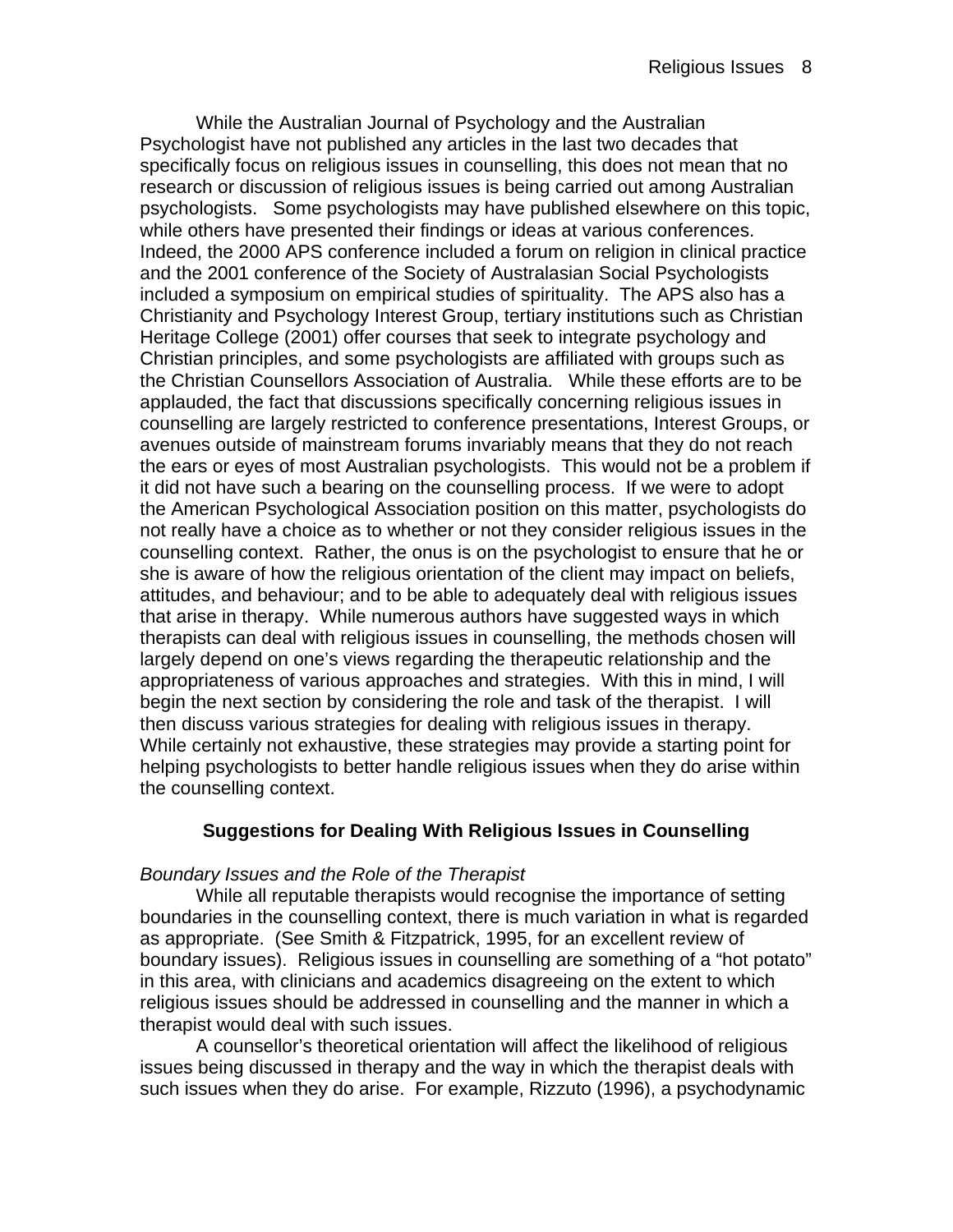therapist, argues that the analyst should "*never* make any pronouncement about God or religion" (p. 429) because it disrupts the client's ability to work through his or her own religious beliefs and representation of God. Conversely, some cognitive-behavioural therapists have argued that it is important to develop and evaluate religiously sensitive therapeutic techniques that can be used with religious clients (e.g., Johnson, Ridley, & Nielsen, 2000). While some authors have suggested ways in which therapists from different theoretical orientations may conduct therapy with religiously committed persons (see Shafranske, 1996), it is difficult to make definitive statements about the way in which different theoretical frameworks impact on such therapy. There are both religious and non-religious therapists working within each of the major theoretical orientations, and many therapists adopt an eclectic approach in practice. The question then becomes one of personal judgement or discernment by the clinician as he or she seeks to help clients by methods that are both ethical and effective. When religious or spiritual themes do emerge in therapy, the counsellor can choose to take an implicit or explicit approach.

According to Tan (1996), implicit integration is a relatively covert process in which the therapist does not initiate discussion of religious material or directly use spiritual resources in therapy. This does not necessarily mean that the therapist is insensitive to religious issues or that religious issues are never discussed in therapy. Indeed, the therapist may discuss and interpret religious material when raised by the client. He or she may be a religious person and may even pray silently for clients during or outside of sessions. If clients wish to explore religious issues more directly or use religious resources in the counselling session, however, this type of therapist would most likely refer them to another suitably qualified counsellor or religious advisor. Conversely, an explicit integration model involves a more overt approach in which religious or spiritual issues are dealt with directly and systematically during therapy. A counsellor operating from an explicit orientation would be more likely to use religious resources such as prayer, sacred texts, or religion-accommodative approaches. (N.B. These will be addressed in a later section).

While some psychologists would argue that an explicit approach is appropriate in the therapeutic context, provided that certain guidelines are followed (e.g., Yarhouse & VanOrman, 1999), others believe that religious interventions fall within the domain of clergy or spiritual directors rather than psychologists (e.g., Tillman, 1998). Before using a religious intervention, it is important for the psychologist to consider the role he or she is to play in therapy, the setting of the therapy, and the reason the client is seeking help (Chappelle, 2000). Is it the psychologist's role to adapt therapeutic techniques to the religious framework of the client? If a psychologist uses religion-accommodative approaches, is he or she crossing a boundary or usurping the role of the client's religious or spiritual leader? Is the role of the psychologist distinct from that of a more explicitly religious service provider, such as a pastor or a spiritual director, or is there overlap among these roles? These are difficult questions to answer. If the therapist's primary goal is to provide spiritual direction or theological correction, the counsellor has probably missed his or her calling and may be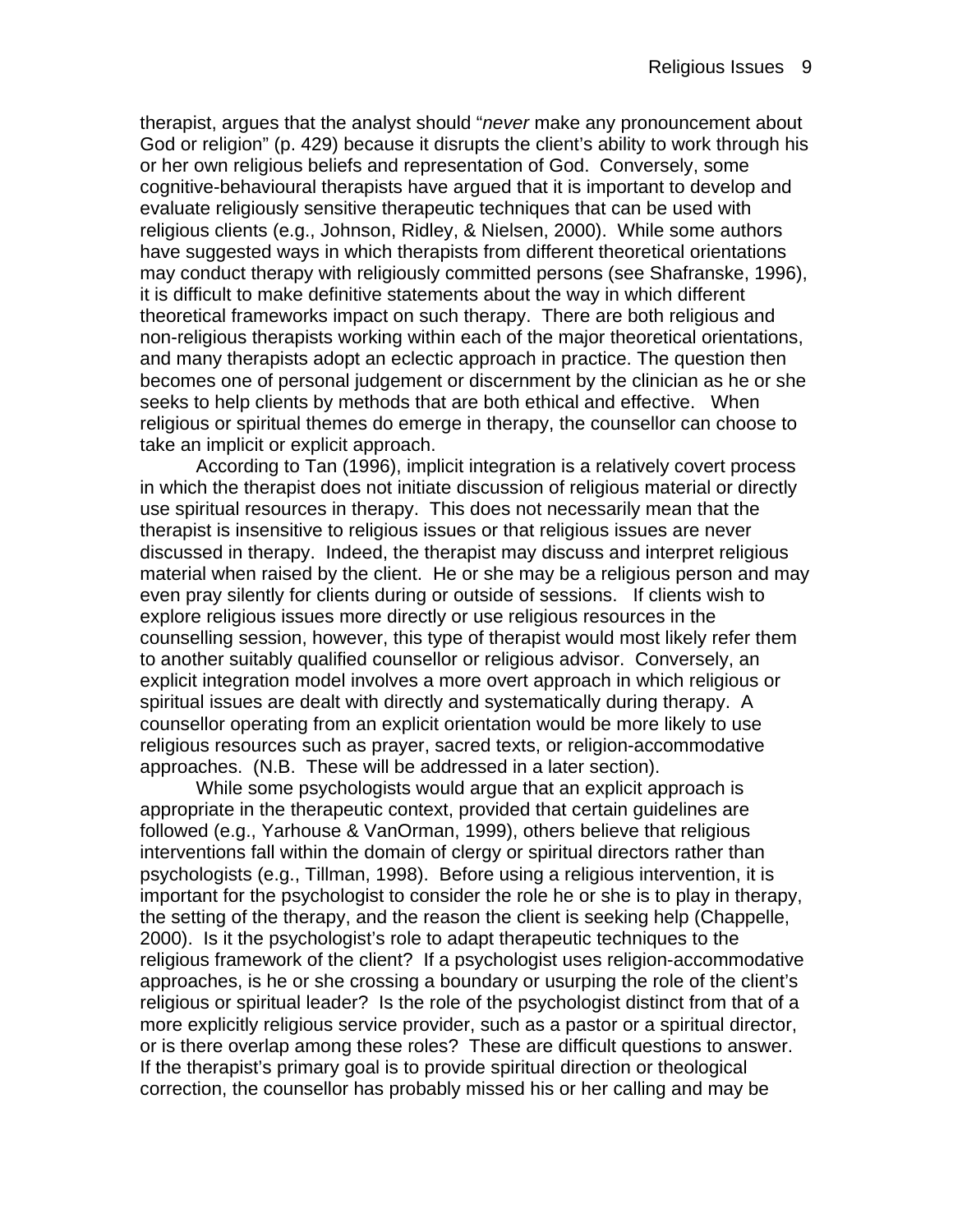better suited to some kind of pastoral work or religious ministry. However, if the goal is to provide best practice for the client, a range of implicit and/or explicit therapeutic strategies may be appropriate. Chappelle (2000) discusses ethical considerations in dealing with religious issues and provides some excellent guidelines regarding the appropriate use of spiritual interventions in therapy.

From the foregoing discussion, it can be seen that different psychologists are likely to hold divergent views on how best to deal with religious issues in counselling depending on their theoretical orientation and the way in which they view the role of the psychologist. While a thorough discussion of how best to deal with religious issues in counselling is beyond the scope of this review, the following section outlines some of the common ways in which therapists operating from an implicit and/or explicit orientation might deal with religious issues in the therapeutic context.

### *Understanding Potential Value Conflicts*

Earlier, it was argued that value-free counselling is a myth since the worldview of a counsellor will either directly and/or indirectly affect the way in which human behaviour is approached and the kinds of counselling models and techniques that are adopted. In a similar way, clients have value systems that affect their attitudes and behaviours. For some, such as those with strong religious beliefs, these values may be explicit and directly affect choices about the type of counsellor to choose or the types of topics to disclose in a therapy session. Others with less well-defined or more implicit value systems still operate according to some presuppositions about the world in which they live (e.g., the types of behaviours they think are acceptable). Thus, the potential for value conflicts between a therapist and a client are very real, particularly when dealing with value-charged topics (e.g., an unplanned teenage pregnancy, a marriage breakdown, a client's sexual orientation, or a terminal illness).

 With regard to counsellor values, Principal B (Integrity) of the Ethical Principles of Psychologists and Code of Conduct of the APA (1992) states that psychologists should "strive to be aware of their own belief systems, values, needs, and limitations and the effect of these on their work" (p. 5). In relation to religious issues, I would add that counsellors who are not religious, or antireligious, should be aware of any attitudes they hold, or experiences they have had, that may bias their ability to work with religious clients. Conversely, counsellors who are committed to particular religious beliefs should be aware of any biases they may have that could affect their work with non-religious clients or those of other religious backgrounds. In some cases, therapists may not even realise the extent of their own biases until salient issues emerge within a counselling session. As Zeiger and Lewis (1998) note, "negative countertransference reactions can occur when seemingly similar religious beliefs have different origins or functions for the client and the therapist, or when the therapist overly identifies with the religious conflicts of the client" (p. 420). In order to effectively manage such countertransference, the therapist needs a high level of self-awareness and openness, and must feel comfortable with his or her own belief system (see Zeiger & Lewis, 1998, for further suggestions).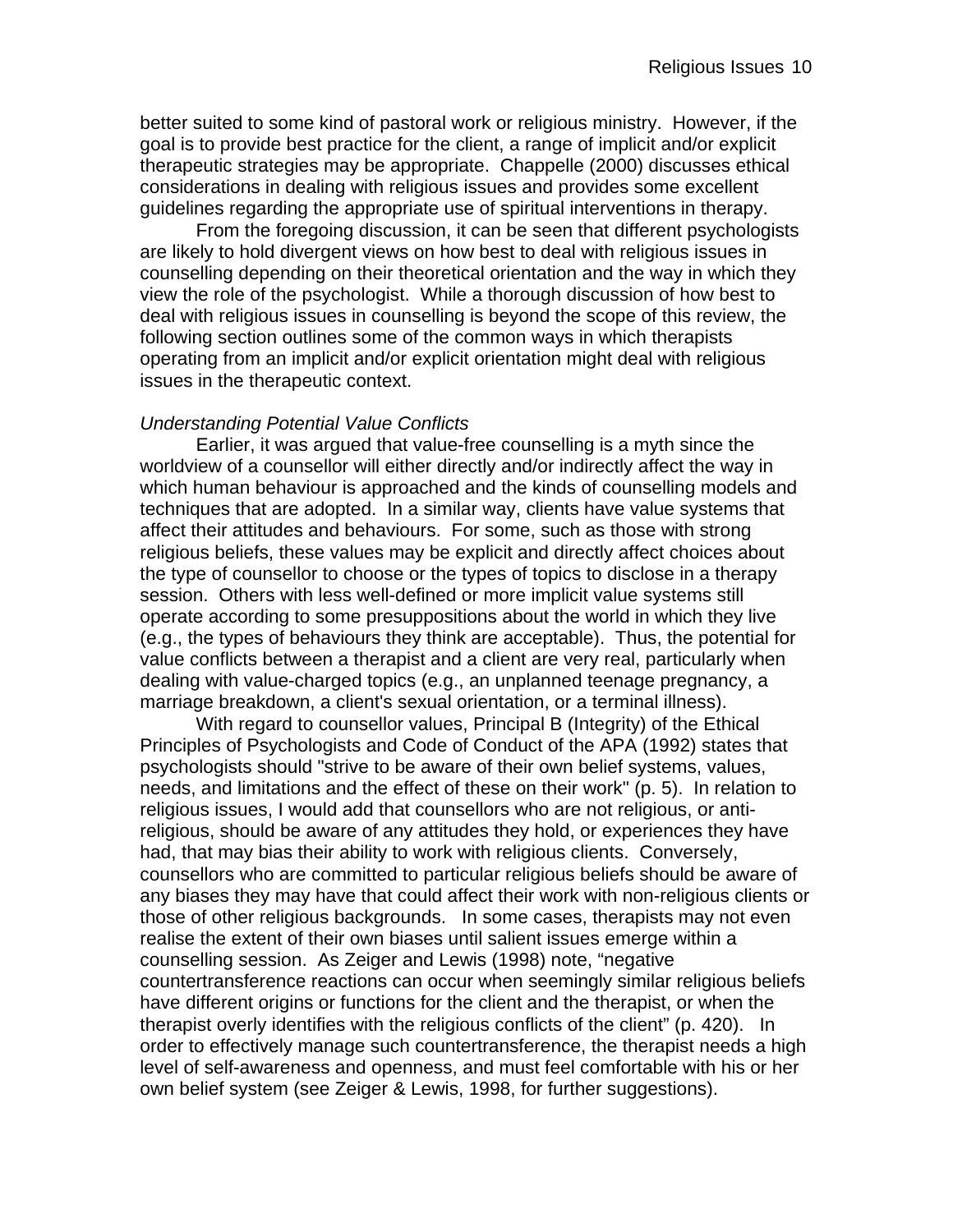Furthermore, counsellors need to be aware of the presuppositions underlying the various theories or therapeutic techniques they employ, so that they can (a) choose approaches that are compatible with their own worldviews and (b) avoid approaches that may be incompatible with their clients' worldviews. For both Christian counsellors and those working with Christian clients, Jones and Butman's (1991) book is an invaluable resource that provides a Christian appraisal of the presuppositions of all the major psychological theories and treatment techniques. Clouse (1997) also provides a useful summary of the similarities and differences between a Christian worldview and the major psychological theories.

Awareness of client values is equally important. Client values can be ascertained through formal assessment or through the natural course of the counselling process. Formal assessment of religion could be included when gathering the usual history or background information of the client. Chirban (2001) has developed a detailed inventory that can be used to gather information about a client's religious or spiritual history. Rather than being used verbatim, however, Chirban recommends that clinicians use his outline to select and explore pertinent aspects of religion or spirituality in the client's life. Numerous structured questionnaires are also available to assess a plethora of religious dimensions such as religious orientation, religious attitudes, religious commitment and involvement, and adherence to various beliefs and practices. Hill and Hood (1999) provide copies and reviews of most of the major scales. If the counsellor does not wish to use structured questionnaires, informal questions could be asked about the client's faith (e.g., When you were growing up, did your family hold any particular religious beliefs? Are religious beliefs important to you? Do you belong to a religious group or faith community? In what ways have your religious beliefs or faith community been helpful to you? Are there any ways in which you feel your religious beliefs or faith community have had a negative impact on you?). Some of Chirban's (2001, p. 287) questions may also be relevant here (e.g., "What are the beliefs and values that guide your life?"; "Do religion and spirituality affect your daily life?"). The counsellor can also gain an understanding of the client's values during the usual counselling process by first creating an atmosphere in which the client feels comfortable in sharing his or her beliefs without fear of being judged, ridiculed, or devalued; and then further exploring any religious or spiritual issues that do arise.

 Regardless of whether the client's religious or spiritual values are determined through formal or informal means, however, it is important that the counsellor explores the personal meaning of religion or spirituality to the client rather than making assumptions on the basis of a religious preference. While religious affiliation certainly provides some information, it says nothing about the importance of religion to the person, how committed the client is to the beliefs and practices of that religion, or whether he or she has an intrinsic or extrinsic religious orientation. These aspects of religiosity are more important than affiliation alone in determining the effect of the person's religion on his or her attitudes and behaviour. There may also be individual differences in the meaning of beliefs for the particular client. For example, two people who identify with the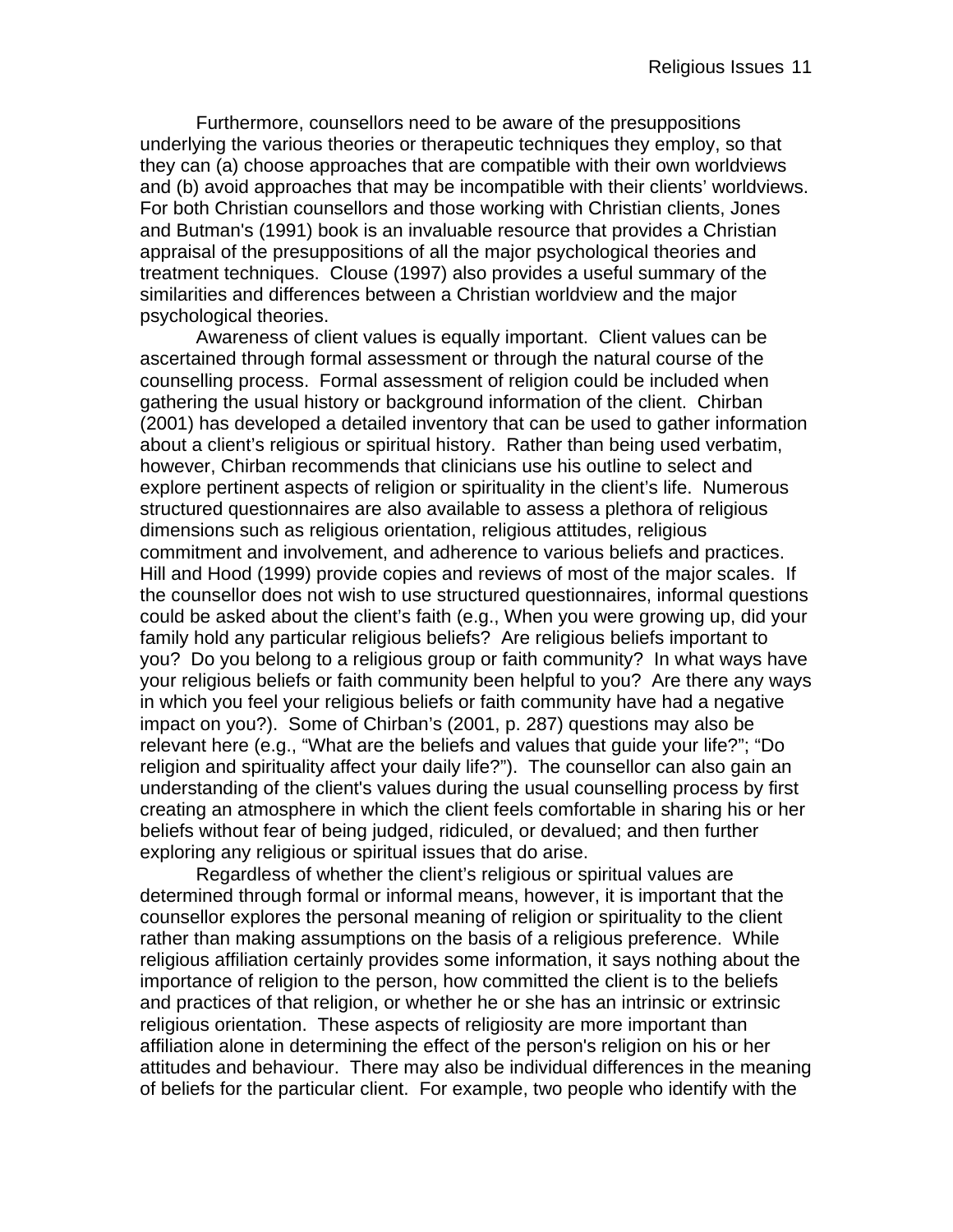same religion or denomination may still differ in their beliefs on certain issues (e.g., liberal versus conservative views). Others may describe personal spiritual experiences or a spiritual journey that does not necessarily align with any particular religion. There may also be cultural differences. For example, an Australian-born client of Muslim heritage may have quite different beliefs to a Muslim who has just migrated from an Islamic nation. In any case, it is essential that the counsellor clarifies the nature of the client's beliefs so that he or she can understand how the beliefs of that particular client affect his or her attitudes and behaviour.

 If the client is of a religious orientation that is not clearly understood by the counsellor, more knowledge can be gained through further education, training, experience, consultation, or supervision (APA, 1992; Bergin et al., 1996; Shafranske & Malony, 1996; Yarhouse & VanOrman, 1999). For example, Collins (1988) outlines Christian perspectives on various issues that may arise in counselling (e.g., anxiety, loneliness, depression, self-esteem, pregnancy issues, addictions). In addition to Christianity, Richards and Bergin (2000) present issues that are relevant when counselling clients from a variety of other religious backgrounds (e.g., Judaism, Islam, Buddhism, Hinduism).

### *Therapist Disclosure of Religious Beliefs*

There has been a lengthy debate in the literature concerning therapist self-disclosure in general, and disclosure of religious beliefs and values in particular. While theoretical orientation will to some extent dictate a therapist's views on the self-disclosure of religious values, the appropriateness of the disclosure is probably the more pertinent issue. Appropriate therapist disclosure is that which is done for the client's benefit, rather than for the benefit of the counsellor, though this may be difficult to ascertain in practice (Smith & Fitzpatrick, 1995). Balance is needed, with decisions about therapist disclosure "requiring a general assessment of the patient's capacity to make use of selfdisclosure, the status of the transference, and careful monitoring of countertransference attitudes" (Tillman, 1998, p. 284).

The timing of therapist disclosure is also important. Hawkins and Bullock (1995) argue that counsellors may need to be explicit about religious values early in therapy, when relevant, in order to meet the ethical requirements of informed consent. Conversely, Guinee (1999) argues that premature disclosure of religious beliefs could result in client opposition and put the therapeutic relationship at risk. Tillman (1998) raises similar concerns that "disclosing information about oneself prior to, or instead of, exploring the patient's concerns and fantasies about the therapist runs the risk of being off task and foreclosing the patients' opportunity to learn more about themselves in a diverse world" (p. 274). Conversely, a well-timed disclosure may be therapeutic. Nyman and Daugherty (2001) asked psychology students to read one of two scenarios in which a counsellor disclosed the use of prayer. In one scenario, therapist disclosure about prayer came after the client spoke about prayer (i.e., a congruent disclosure); while in the other scenario, the counsellor disclosed without a prior statement about prayer by the client (i.e., incongruent disclosure).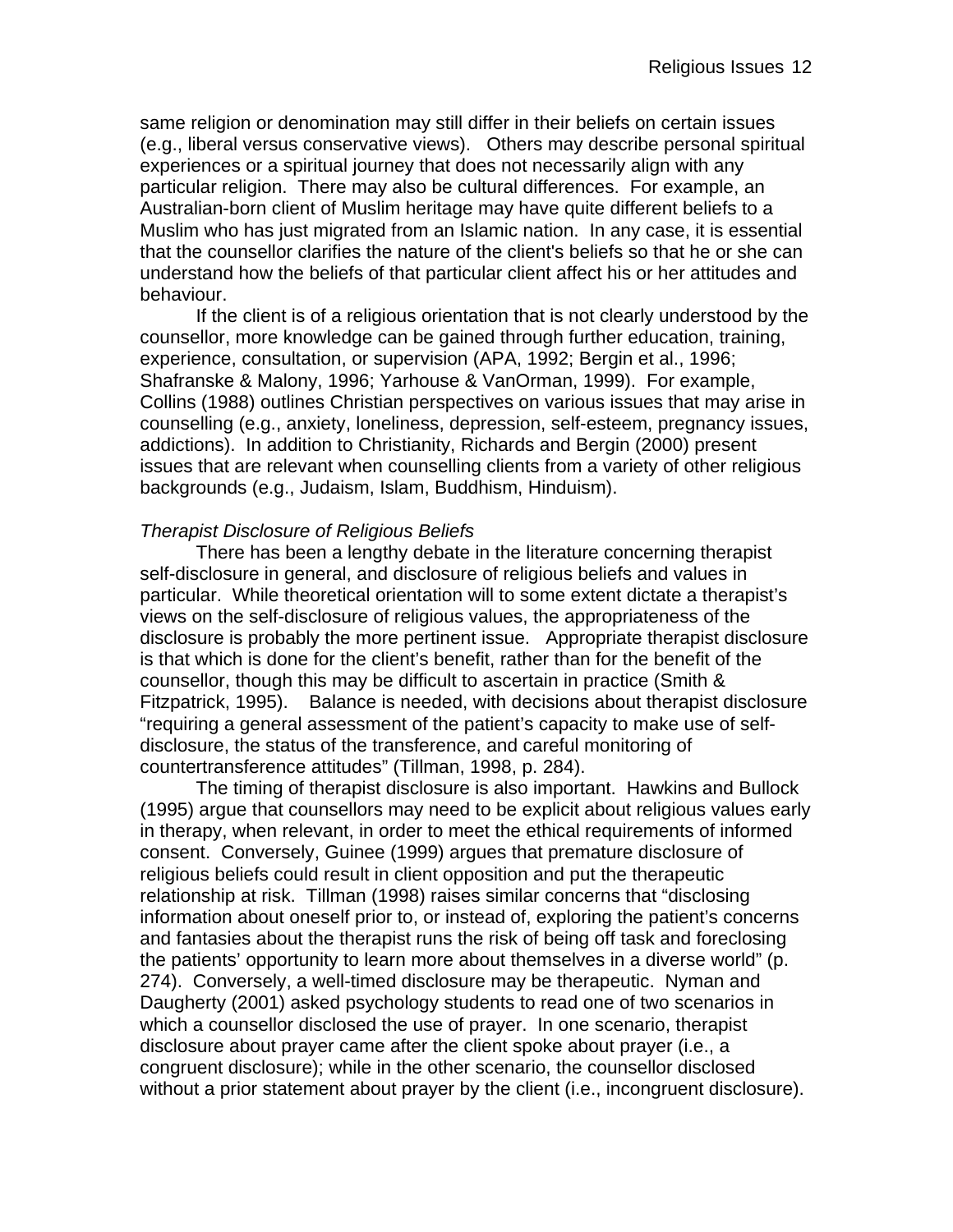Results indicated that the congruent counsellor was rated as more attractive than the incongruent counsellor, though no significant differences were obtained for trustworthiness or expertness. Respondents in the congruent condition were also more likely to choose the counsellor for personal counselling than were those in the incongruent group. Although caution is needed in extrapolating from this analogue study to a real-life counselling situation, the findings raise the possibility that the timing of therapist disclosure could affect the therapeutic relationship in positive or negative ways.

#### *Religion-Accommodative Approaches and Religious Interventions*

 Therapists who operate from an explicit integration orientation could "offer treatment that has been adapted to the language and experience of religious clients" (Yarhouse & VanOrman, 1999, p. 561). For example, if the counsellor was offering a desensitisation technique that involved imagery, religious clients could be given the option of using religious imagery that holds more meaning for them. Religiously sensitive versions of rational emotive behaviour therapy (REBT) have also been developed for use with religious clients (Johnson et al., 2000; Nielsen, Johnson, & Ridley, 2000). For example, Nielsen et al. presented a case study in which a Biblical parable was used to challenge a devoutly religious client's belief that she was not intrinsically worthy or valuable as a person. Albert Ellis (2000, p. 33) has even suggested God-oriented counterparts to various tenets of REBT philosophy (e.g., "Only God is perfect. I am merely a human, not a god, and I can therefore try to do well but not demand that I do perfectly well"). Narramore (1994) also provides case examples and guidelines for working within the framework of the client's faith to deal with religious resistances in therapy.

In a recent meta-analysis, McCullough (1999) compared the efficacy of religion-accommodative therapy for depression with standard counselling approaches. Since the religion-accommodative approaches were no more or less effective than the traditional approaches, McCullough argued that religionaccommodative approaches should not be withheld from those clients who would prefer such interventions. Indeed, he suggested that such approaches may be the treatment of choice for some highly religious clients. Moreover, Koenig and Pritchett (1998) suggest that clients may be more likely to comply with treatment programs that are compatible with their belief systems.

As well as adapting traditional therapeutic techniques to the language and experience of religious clients, Yarhouse and VanOrman (1999) suggest that specific religious interventions that are consistent with the values of the client could be used (e.g., prayer or meditation). In view of the possible power differential between the counsellor and the client, particularly when the client is a child or adolescent, the counsellor should always seek permission before using a technique such as prayer with religious clients. Indeed, seeking direct permission would be good practice regardless of whether the therapist is using spiritual or non-spiritual interventions. It may be better still if the request for religious interventions comes from the client. Chappelle (2000) further argues that "a therapist should obtain informed consent each time he or she wishes to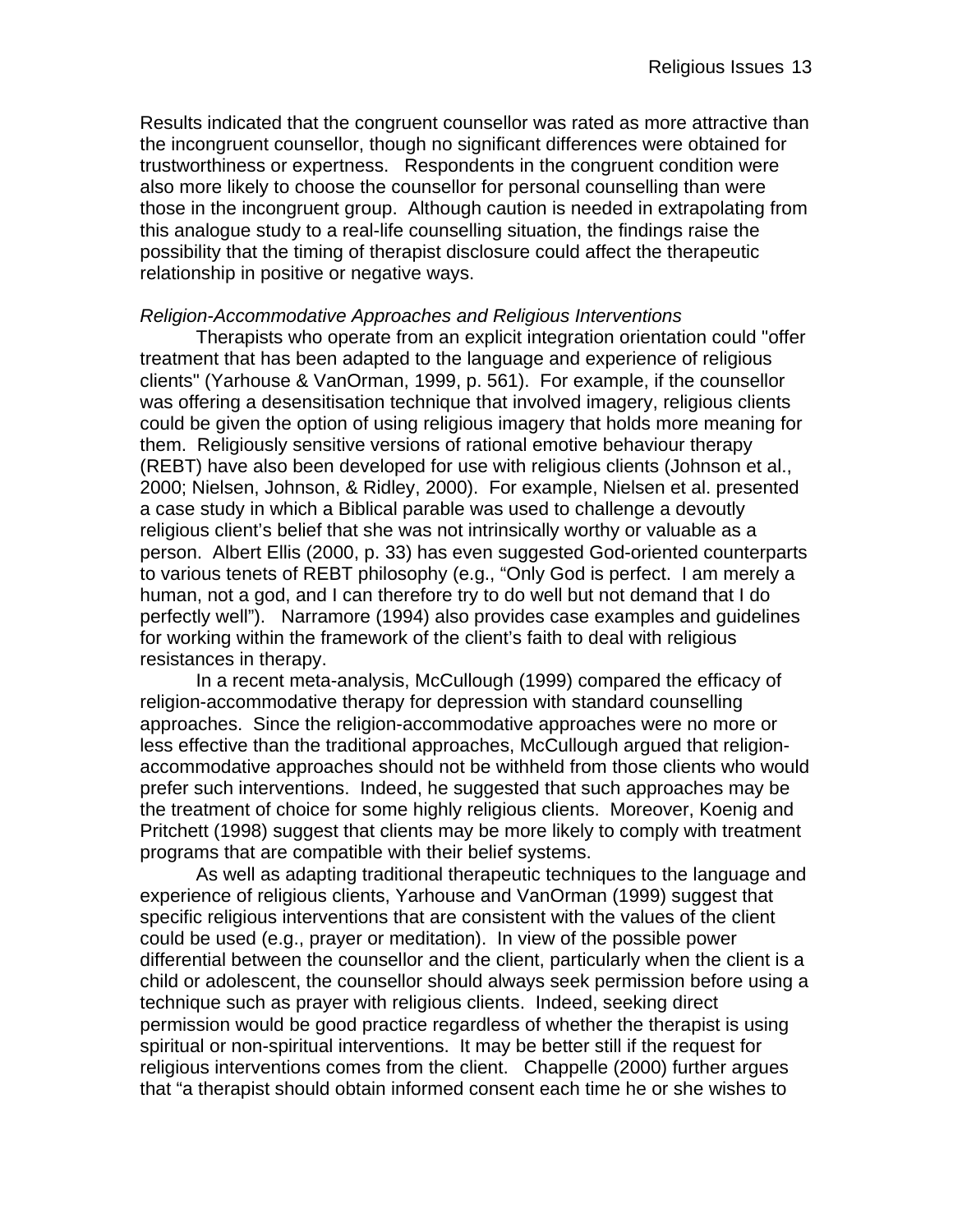use a particular spiritual intervention inside (as well as outside) of therapy" (p. 48) and that the counsellor should also inform the client of alternative treatment methods. There may also be times when a religious intervention may be contraindicated. For example, Chappelle (2000) suggests that it is unwise to use spiritual interventions with clients who are actively delusional or psychotic. He also argues that the use of spiritual interventions should be documented and that such interventions should only be used if the therapist can "justify their use with a sound rationale or integrate them with additional interventions that are scientifically proven to be effective" (p. 50). Indeed, more outcome research on religion-accommodative therapy and explicitly religious interventions is needed. It is beyond the scope of the current paper to evaluate the relative merits of different types of religion-accommodative techniques (see Worthington et al., 1996, for a review). However, I do wish to raise the issue of competence. If therapists attempt to use religious interventions in therapy, yet are not competent in the use of those techniques, they may be in breach of APS and APA codes of ethics. Indeed, therapists are not to practice outside the boundaries of their own competence (Chappelle, 2000; Johnson et al., 2000), but are to "obtain the training, experience, consultation, or supervision necessary to ensure the competence of their services, or they make appropriate referrals" (APA, 1992, p. 7). The issues of referrals and training will be dealt with in the next two sections.

### *Networking and Referrals*

 When a counsellor feels that his or her ability to effectively assist a religious client is restricted, he or she could either work together with others in the client's faith community (e.g., pastor, rabbi, or other religious leader or spiritual director) or refer the client to another appropriate counsellor (Chappelle, 2000; Yarhouse & VanOrman, 1999). As Koenig and Pritchett (1998) note, however, it is first important to assess the client's current spiritual needs and past positive and negative experiences of religion so that an informed decision about referral options can be made. Unfortunately, many professional counsellors are reluctant to work with, or refer to, religious leaders such as clergy. While the reasons for this are not clear, Worthington et al. (1996) suggest that "it might be due to the therapist's inattention to religious issues, lack of confidence in counseling ability of clergy, paucity of contacts among clergy, or any of a number of other reasons" (p. 468). Chaddock and McMinn's (1999) survey of psychologists and evangelical clergy further identified value differences as a potential barrier to collaboration, especially for clergy; while Weaver (1998) identified lack of education or knowledge about the potentially powerful role the clergy can play in helping those in distress.

Whatever the initial reasons for lack of collaboration, Yarhouse and VanOrman's (1999) recommendations may be helpful in breaking down barriers that could exist between counsellors and clergy. Their suggestions for clinicians who provide services to religious clients include the following:

Become a gatekeeper to community resources for religious persons…. Develop a referral and consultation network of religious colleagues from a variety of faith traditions….Engage religious leaders and invite them to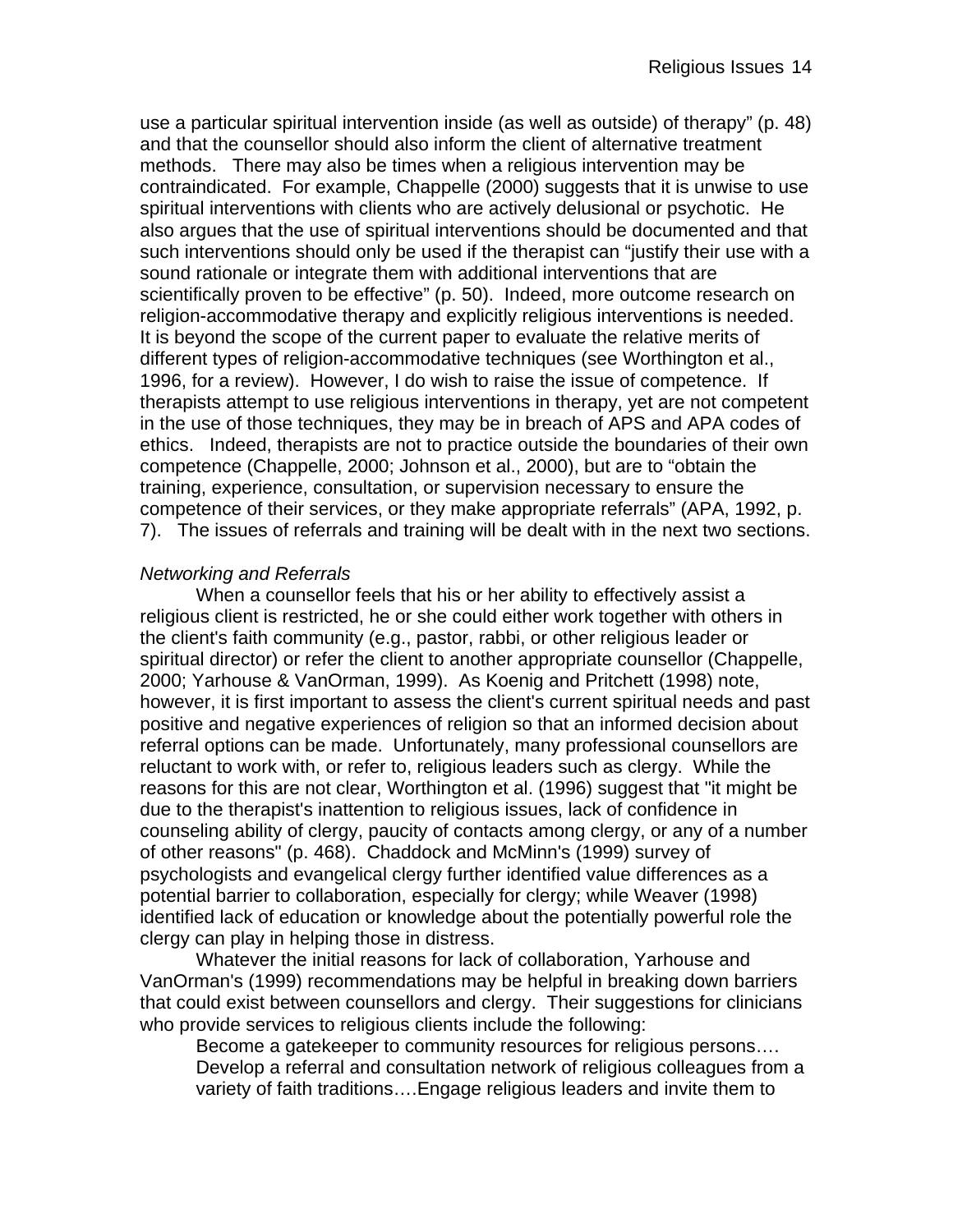understand your work and hear the concerns they may have for those under their spiritual care. (p. 561)

 If therapists ignore these suggestions and continue to under-utilise churches and other religious resources, they may inadvertently cut their clients off from potentially useful treatment options. Fortunately, some psychologists are starting to see the value of such collaboration. For example, the journal "Professional Psychology: Research and Practice" devoted a special section in its December 1999 edition to "Collaboration Between Psychologists and Clergy". As such topics move into the mainstream, barriers between religious and mental health professionals may be broken down further. A recent study compared the values of three groups of counsellors: Christian spiritual directors, Christian psychologists who were members of the Christian Association for Psychological Studies, and a sample of practising clinical psychologists randomly selected from the membership directory of the American Psychological Association (Howard, McMinn, Bissell, Faries, & VanMeter, 2000). While the groups differed in the extent to which they endorsed some mental health and spiritual values (e.g., forgiveness), all three groups endorsed a mature outlook, integration/coping, freedom/autonomy, and expression of feelings. When psychologists and clergy collaborate, it would be helpful for each to remember that they share some values in common that would allow them to work together, even though they may have certain religious differences.

#### *Training*

 While all psychiatric residency programs in the United States have been required to formerly address spiritual and religious issues in their training since 1996 (Brawer, Handal, Fabricatore, Roberts, & Wajda-Johnston, 2002), the incorporation of religious or spiritual issues in the training of psychologists has been more variable. For example, Brawer et al. surveyed 98 clinical training directors at APA-accredited programs within the United States and Canada regarding the extent to which religious or spiritual issues were dealt with in the training offered to their students. While most programs offered some degree of training with regard to religious or spiritual issues, there was a wide variety in the depth and breadth of coverage. Only 13% of the directors indicated that their programs contained a specific course on religion and psychology, while 61% of directors indicated that religion or spirituality was dealt with in another course (e.g., cross-cultural psychology). Only 17% of directors indicated that religion and spirituality were given systematic coverage in their program (i.e., through course work, research, and supervision), while 16% indicated that it was not covered at all. If a similar survey were to be conducted in Australia, I suspect the percentage of programs that systematically cover religion or spiritual issues would be much lower. If this is the case, we are failing to train our students in the skills necessary to deal with religious diversity in the counselling context. In order to address this issue, we need to consider the goals of such training.

The first goal of training should be to encourage students and trainers to recognise their own biases, religious or non-religious, so that they will be better equipped to effectively treat their clients or know when to make referrals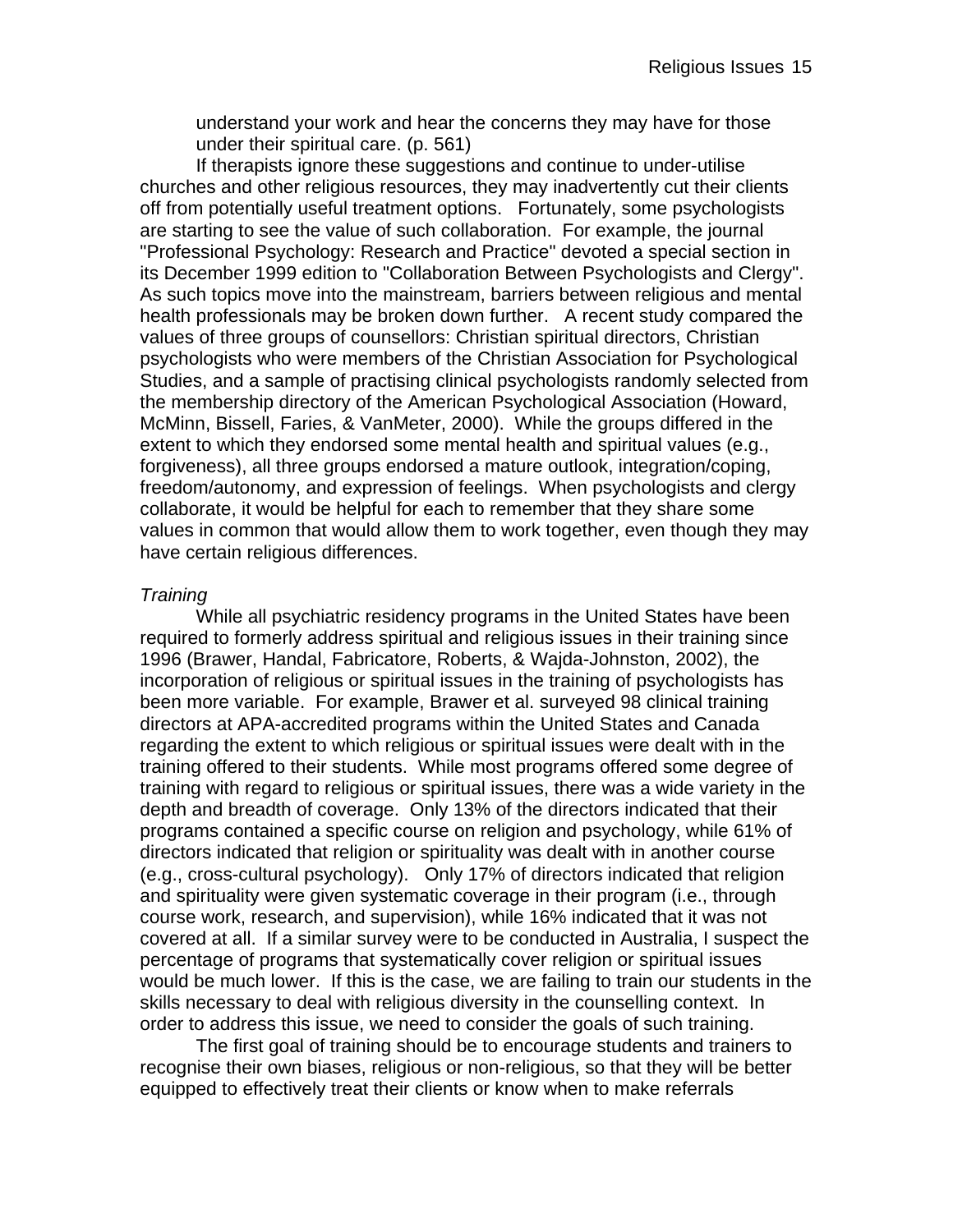(Worthington et al., 1996). A related goal would be to increase students' (and trainers') awareness of religious and spiritual issues, in much the same way that they are taught to consider other diversity issues such as ethnicity (Brawer et al., 2002). Thirdly, psychologists should be trained to recognise the difference between normal and pathological manifestations of religion (Bowman, 1998; Worthington et al., 1996). While this task is in itself somewhat value-laden, there is substantial literature on the relationship between religion and mental health from which to draw (see earlier section). In particular, psychologists should be aware of the types of religious beliefs, practices, or experiences that can enhance or hinder well-being and mental health. Finally, boundaries and ethical issues should be covered. While such issues should be addressed in any professional psychology program, they are particularly important when dealing with religious topics and processes in counselling (see Chappelle, 2000).

With these goals in mind, there are a number of ways in which religious or spiritual issues could be addressed in psychology programs. An obvious way would be to develop courses that specifically deal with religious issues (e.g., courses on the psychology of religion or the integration of psychology and religion). Such training could also be incorporated into existing counselling courses or other courses or modules that deal with multicultural issues or diversity. Religious issues could also be considered in generic subjects that deal with topics not covered in other psychology courses. Over the last four years, for example, I have run a "Religious Issues in Counselling" subject under the banner of a generic third-year course called "Special Topics in Psychology". I have found this to be an effective way of stimulating students to think about how religious issues and values intersect with the theory and practice of psychology. Bowman (1998) has also suggested that religious or spiritual issues could be addressed in more informal settings such as seminars or case conferences. If academic staff do not feel they have the necessary expertise to deal with such issues, suitably qualified guest lecturers could be brought in (Brawer et al., 2002). Souza (2002) has also noted that religious issues could be explored in supervision. She particularly notes that "supervision is the ideal place to work with students who seem capable of imposing their beliefs on clients" (p. 215). I would add that it is essential for supervisors or educators to monitor their own potential biases with regard to religious issues so that they do not impose their beliefs on the trainees. Indeed, educators must create a non-judgemental atmosphere in which students can explore religious or spiritual issues in their training. Finally, more attention could be given to research in this area. I've already noted the need for more research regarding the effectiveness of religionaccommodative approaches and explicitly religious interventions. There is also a need for more specific research within the Australian context (e.g., How do Australian clients, psychologists, and academics view religious issues in counselling?).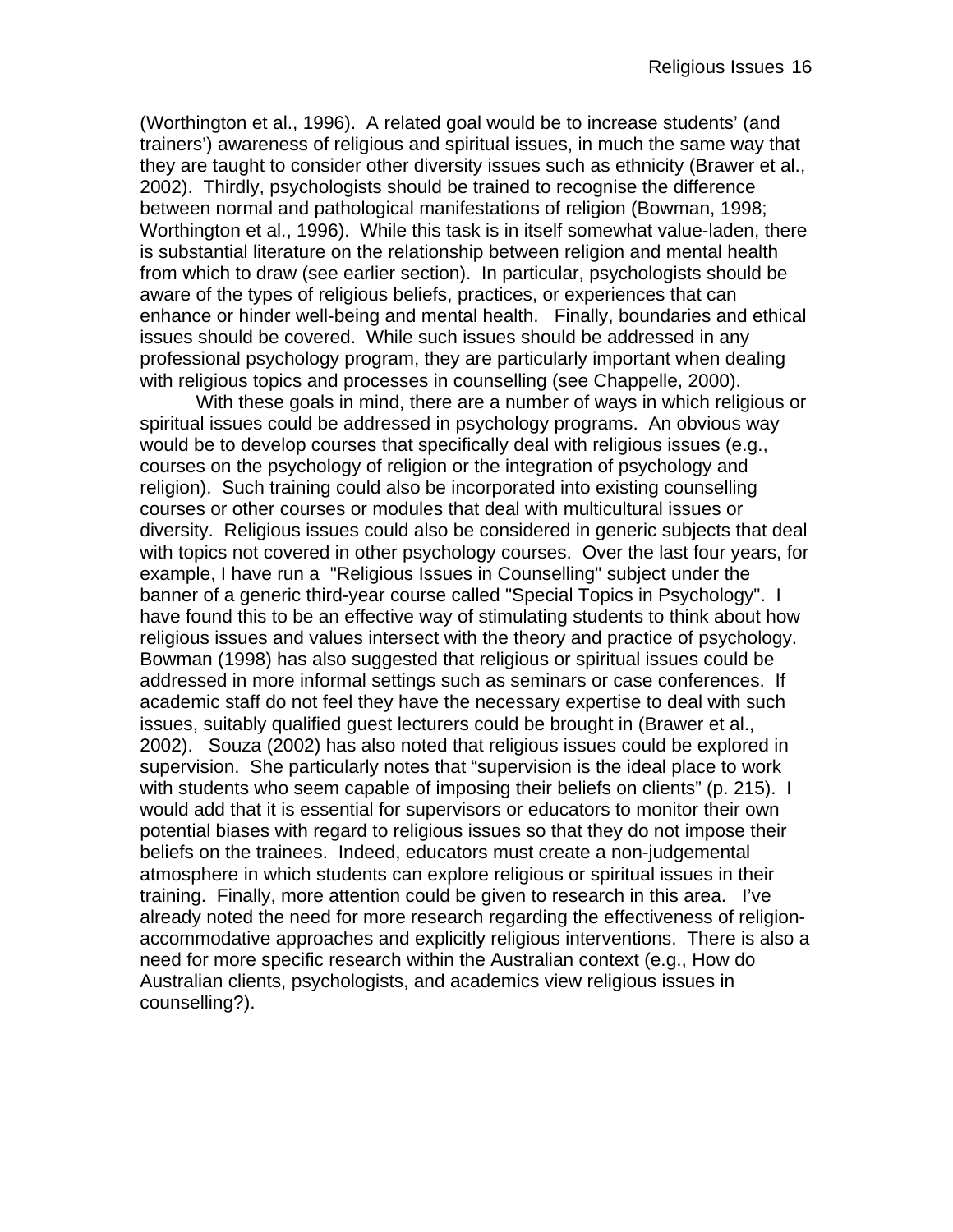### **Conclusion**

 At the outset, I asked whether Australian psychologists were "dragging the chain" with regard to religious issues in counselling. While there are a number of notable exceptions, I believe I have provided sufficient evidence that Australian psychologists are generally lagging behind their American counterparts in this area. This is unfortunate because it means that we run the risk of misunderstanding or overlooking important variables that may be affecting our clients' thoughts, feelings, and behaviours. We may also be cutting our religious clients off from potentially useful therapeutic processes and techniques. Returning to Delbridge's (1987) definition of "drag the chain", we may well be *hindering* the progress of some of our clients by being *too slow* to adequately consider the role of religious issues in therapy. I have suggested some ways in which religious issues could be addressed in the counselling process, and have noted the importance of a careful consideration of boundary issues, particularly as they relate to the task and role of the therapist. However, I am also acutely aware that I have only scratched the surface of this area. Indeed, many of the issues raised in this paper could have easily been expanded into separate articles in their own right. My hope is that this paper will at least prompt counsellors to be more aware of how their own values and those of their clients can influence the process and outcome of therapy. As more discussion, research, and training is conducted on this topic, it is hoped that more holistic models will emerge that enable psychologists to provide the best treatment options and outcomes for their clients.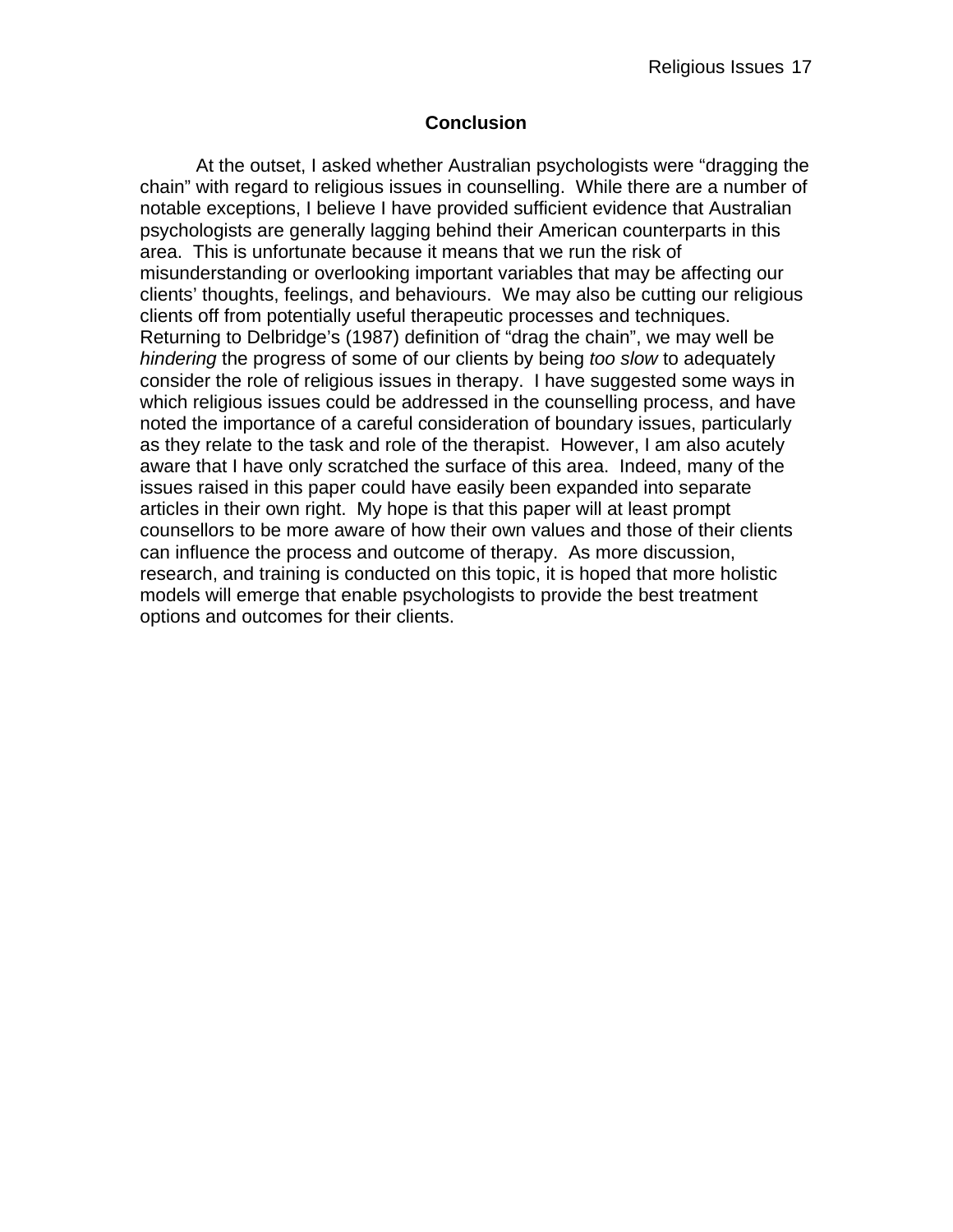### **References**

- Allen, F. C. L. (1998). Euthanasia: Why torture dying people when we have sick animals put down? *Australian Psychologist, 33,* 12-15.
- American Psychological Association. (1981). Ethical principles of psychologists. *American Psychologist, 36,* 633-638.

American Psychological Association. (1992). *Ethical principles of psychologists and code of conduct.* Washington, DC: Author. Retrieved September 13, 2002, from http://www.apa.org/ethics/code.html

- Anderson, N. T., & Baumchen, H. (1999). *Overcoming depression: Finding hope again.* Ventura, CA: Regal Books.
- Argyle, M., & Beit-Hallahmi, B. (1975). *The social psychology of religion.* London: Routledge & Kegan Paul.
- Australian Psychological Society. (1999). *Code of ethics.* Melbourne: Author. Retrieved September 13, 2002, from

http://www.psychsociety.com.au/aps/ethics/Code\_of\_Ethics\_2001.pdf

- Balk, D. (1983). How teenagers cope with sibling death: Some implications for school counselors. *The School Counselor, 31* (2), 150-158.
- Bergin, A. E. (1980). Psychotherapy and religious values. *Journal of Counsulting and Clinical Psychology, 48,* 95-105.

Bergin, A. E. (1991). Values and religious issues in psychotherapy and mental health. *American Psychologist, 46,* 394-403.

Bergin, A. E., Payne, I. R., & Richards, P. S. (1996). Values in psychotherapy. In E. P. Shafranske (Ed.)., *Religion and the clinical practice of psychology*  (pp. 297-325). Washington, DC: American Psychological Association.

Bottoms, B. L., Shaver, P. R., Goodman, G. S., & Qin, J. (1995). In the name of God: A profile of religion-related child abuse. *Journal of Social Issues, 51* (2), 85-111.

Bowman, E. S. (1998). Integrating religion into the education of mental health professionals. In H. G. Koenig (Ed.), *Handbook of religion and mental health* (pp. 367-378). San Diego: Academic Press.

Brawer, P. A., Handal, P. J., Fabricatore, A. N., Roberts, R., & Wajda-Johnston, V. A. (2002). Training and education in religion/spirituality within APAaccredited clinical psychology programs. *Professional Psychology: Research and Practice, 33,* 203-206.

Burke, M. T., Hackney, H., Hudson, P., Miranti, J., Watts, G. A., & Epp, L. (1999). Spirituality, religion, and the CACREP curriculum standards. *Journal of Counseling and Development, 77,* 251-257.

- Calhoun, D. (Ed.). (1998). *1998 Britannica book of the year.* Chicago: Encyclopaedia Britannica.
- Chaddock, T. P., & McMinn, M. R. (1999). Values affecting collaboration among psychologists and evangelical clergy. *Journal of Psychology and Theology, 27,* 319-328.
- Chappelle, W. (2000). A series of progressive legal and ethical decision-making steps for using Christian spiritual interventions in psychotherapy. *Journal of Psychology and Theology, 28,* 43-53.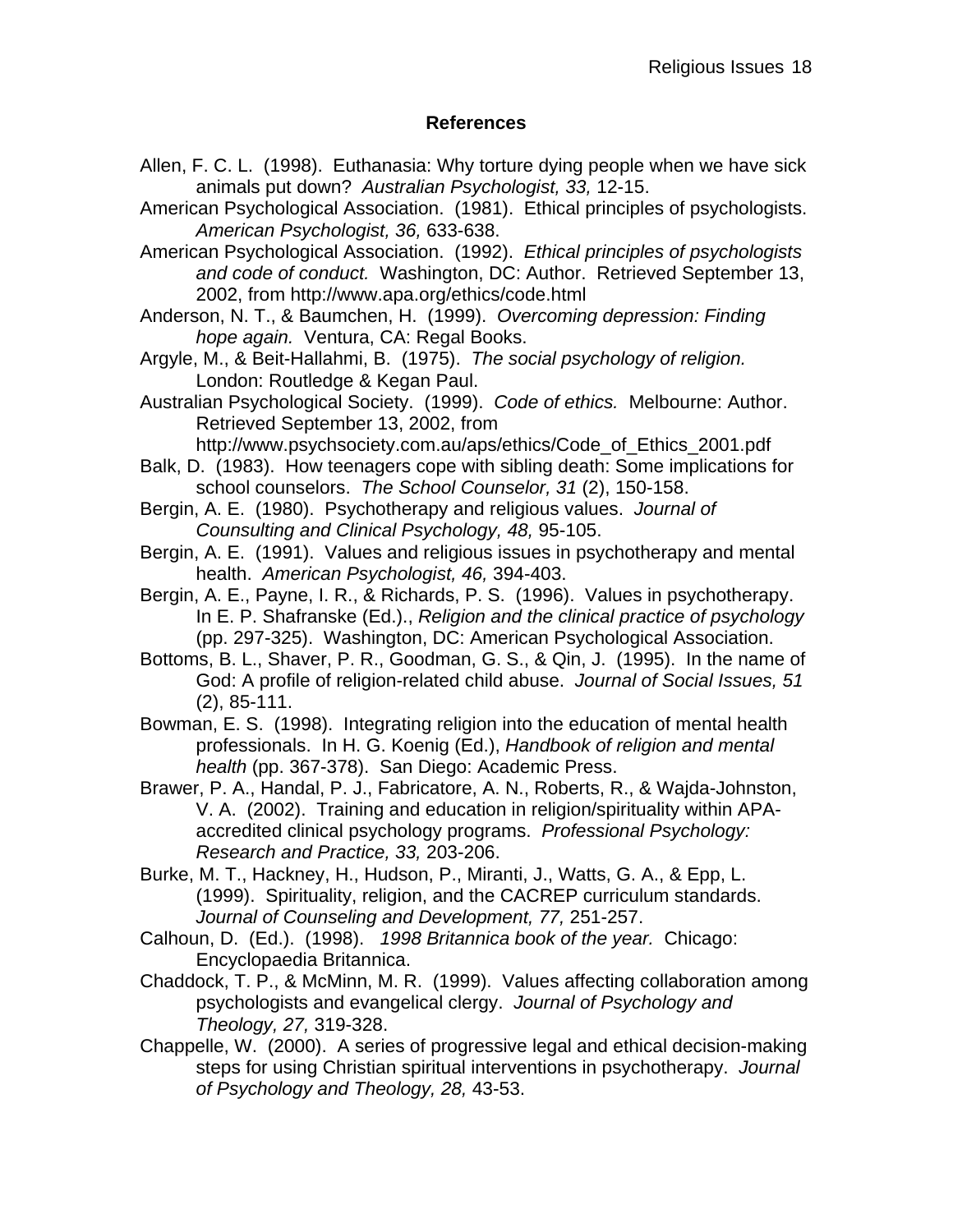Chirban, J. T. (2001). Assessing religious and spiritual concerns in psychotherapy. In T. G. Plante & A. C. Sherman (Eds.), *Faith and health: Psychological perspectives* (pp. 265-290). New York: Guilford Press.

Christian Heritage College. (2001). *School of social sciences course guide 2001/2002* (Version 1.1). Brisbane: Author.

Clouse, B. (1997). "Can two walk together, except they be agreed?": Psychology and theology--A journey together or paths apart? *Journal of Psychology and Theology, 25,* 38-48.

Collins, G. R. (1988). *Christian counseling: A comprehensive guide* (rev. ed.). Dallas: Word.

Coombes, L., & Morgan, M. (2001). Speaking from the margins: A discourse analysis of ten women's accounts of spirituality. *Australian Psychologist, 36,* 10-18.

Crabb, L. J., Jr. (1977). *Effective biblical counselling: How caring Christians can become capable counsellors.* London: HarperCollins.

Craddock, A. E. (1991). Relationships between attitudinal similarity, couple structure, and couple satisfaction within married and de facto couples. *Australian Journal of Psychology, 43,* 11-16.

Delbridge, A. (Ed.). (1987). *The Macquarie dictionary* (2nd rev. ed.). Sydney: The Macquarie Library.

Ellis, A. (1980). Psychotherapy and atheistic values: A response to A. E. Bergin's "Psychotherapy and Religious Values". *Journal of Consulting and Clinical Psychology, 48,* 635-639.

Ellis, A. (1992). Do I really hold that religiousness is irrational and equivalent to emotional disturbance? *American Psychologist, 47,* 428-429.

Ellis, A. (2000). Can rational emotive behavior therapy (REBT) be effectively used with people who have devout beliefs in God and religion? *Professional Psychology: Research and Practice, 31,* 29-33.

Ferch, S. R. (1998). Intentional forgiving as a counseling intervention. *Journal of Counseling and Development, 76,* 261-270.

Forgas, J. P., & Jolliffe, C. D. (1994). How conservative are Greenies? Environmental attitudes, conservatism, and traditional morality among university students. *Australian Journal of Psychology, 46,* 123-130.

Grichting, W. L. (1986). The impact of religion on gambling in Australia. *Australian Journal of Psychology, 38,* 45-58.

Grichting, W. L. (1987). Aspects of religion: Degree, domain, and context. *Australian Psychologist, 22,* 377-392.

Griffiths, B., Dixon, C., Stanley, G., & Weiland, R. (2001). Religious orientation and attitudes towards homosexuality: A functional analysis. *Australian Journal of Psychology, 53,* 12-17.

Guinee, J. P. (1999). Self-disclosure of faith in secular counseling agencies. *Journal of Psychology and Christianity, 18,* 69-74.

Haines, A. T., Jackson, M. S., & Davidson, J. (1983). Children's resistance to the temptation to steal in real and hypothetical situations: A comparison of two treatment programs. *Australian Psychologist, 18,* 289-303.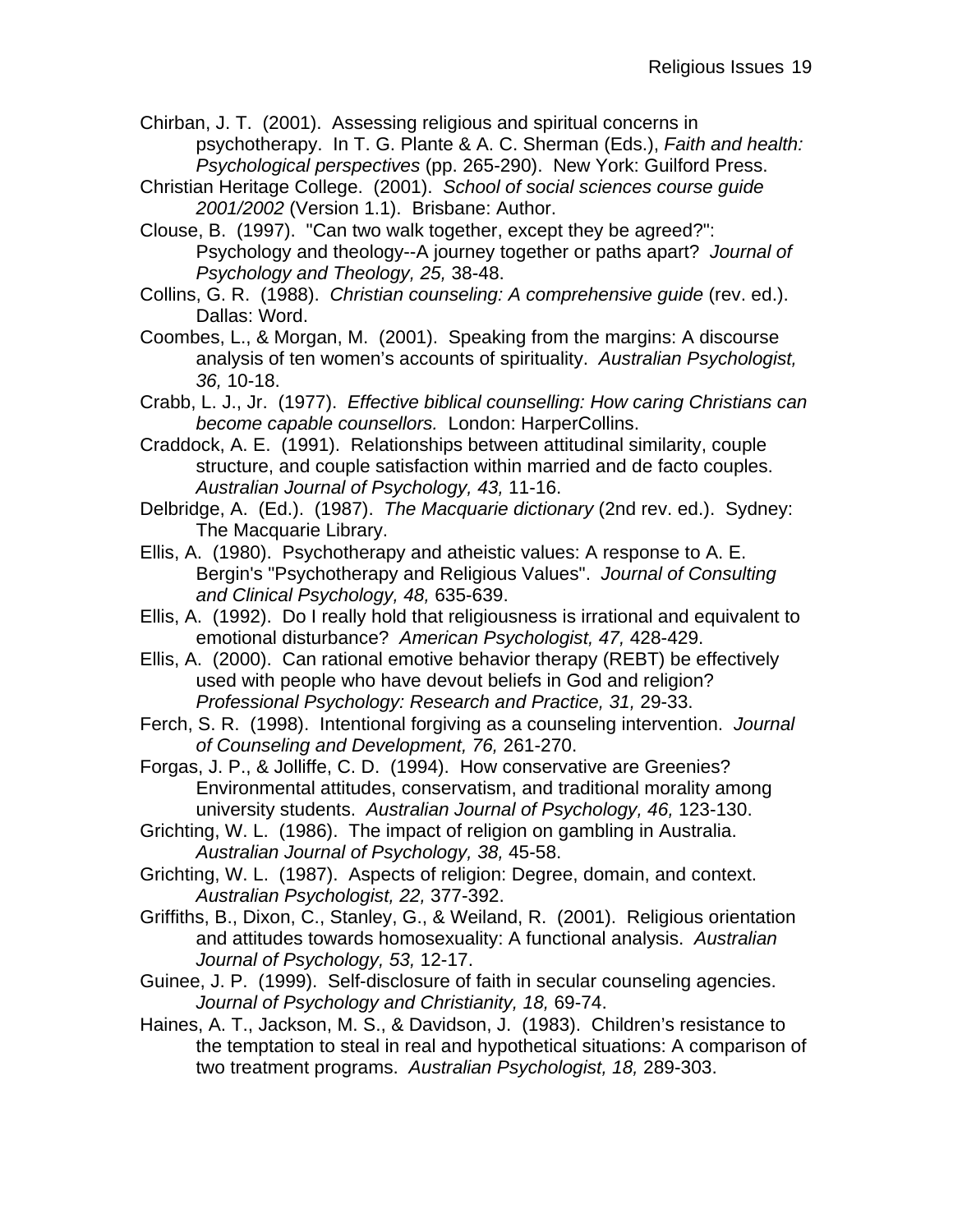- Haque, A. (2001). Interface of psychology and religion: Trends and developments [Electronic version]. *Counselling Psychology Quarterly, 14,* 241-253.
- Hawkins, I. L., & Bullock, S. L. (1995). Informed consent and religious values: A neglected area of diversity. *Psychotherapy, 32,* 293-300.
- Hill, P. C., & Hood, R. W., Jr. (Eds.). (1999). *Measures of religiosity.* Birmingham, AL: Religious Education Press.
- Howard, N. C., McMinn, M. R., Bissell, L. D., Faries, S. R., & VanMeter, J. B. (2000). Spiritual directors and clinical psychologists: A comparison of mental health and spiritual values [Electronic version]. *Journal of Psychology and Theology, 28,* 308-320.
- Johnson, W. B., Ridley, C. R., & Nielsen, S. L. (2000). Religiously sensitive rational emotive behavior therapy: Elegant solutions and ethical risks. *Professional Psychology: Research and Practice, 31,* 14-20.
- Jones, S. L. (1994). A constructive relationship for religion with the science and profession of psychology: Perhaps the boldest model yet. *American Psychologist, 49,* 184-199.
- Jones, S. L., & Butman, R. E. (1991). *Modern psychotherapies: A comprehensive Christian appraisal.* Downers Grove, IL: InterVarsity Press.
- Koenig, H. G., & Pritchett, J. (1998). Religion and psychotherapy. In H. G. Koenig (Ed.), *Handbook of religion and mental health* (pp. 323-336). San Diego: Academic Press.
- Larner, G. (2001). The critical-practitioner model in therapy. *Australian Psychologist, 36,* 36-43.
- Larsen, K. S. (1981). White attitudes in Townsville: Authoritarianism, religiosity and contact. *Australian Psychologist, 16,* 111-122.
- Levin, J. S., & Chatters, L. M. (1998). Research on religion and mental health: An overview of empirical findings and theoretical issues. In H. G. Koenig (Ed.), *Handbook of religion and mental health* (pp. 33-50). San Diego: Academic Press.
- McCullough, M. E. (1999). Research on religion-accommodative counseling: Review and meta-analysis. *Journal of Counseling Psychology, 46,* 92-98.
- McCullough, M. E., & Worthington, E. L., Jr. (1995). Promoting forgiveness: A comparison of two brief psychoeducational group interventions with a waiting-list control. *Counseling and Values, 40* (1), 55-68. Retrieved February 13, 2001 from

http://www.usq.edu.au/library/eservices/bl-ebscohost.htm

- Meyer, M. S. (1988). Ethical principles of psychologists and religious diversity. *Professional Psychology: Research and Practice, 19,* 486-488.
- Moulds, J. D., & McCabe, M. P. (1991). Self-acceptance in a Catholic male religious congregation. *Australian Psychologist, 26,* 197-202.
- Narramore, B. (1994). Dealing with religious resistances in psychotherapy. *Journal of Psychology and Theology, 22,* 249-258.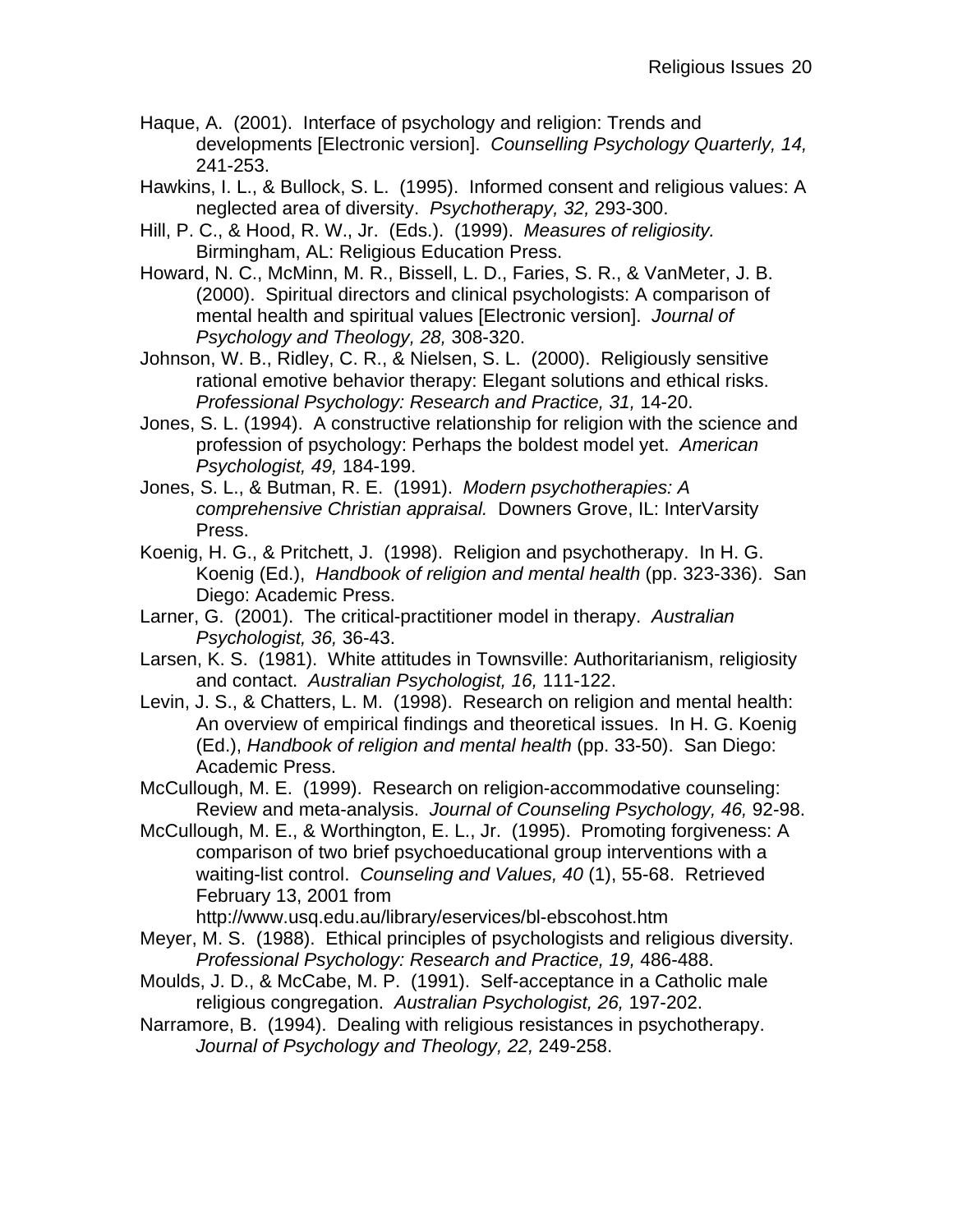- Nielsen, S. L., Johnson, W. B., & Ridley, C. R. (2000). Religiously sensitive rational emotive behavior therapy: Theory, techniques, and brief excerpts from a case. *Professional Psychology: Research and Practice, 31,* 21-28.
- Nyman, S. J., & Daugherty, T. K. (2001). Congruence of counselor selfdisclosure and perceived effectiveness. *The Journal of Psychology, 135,* 269-276.
- Parnicky, J. J., Williams, S., & Silva, P. A. (1985). Family Environment Scale: A Dunedin (New Zealand) pilot study. *Australian Psychologist, 20,* 195-204.
- Plante, T. G., & Sharma, N. K. (2001). Religious faith and mental health outcomes. In T. G. Plante & A. C. Sherman (Eds.), *Faith and health: Psychological perspectives* (pp. 240-261). New York: Guilford Press.
- Plante, T. G., & Sherman, A. C. (Eds.). (2001). *Faith and health: Psychological perspectives*. New York: Guilford Press.
- Richards, P. S., & Bergin, A. E. (Eds.). (2000). *Handbook of psychotherapy and religious diversity.* Washington, DC: American Psychological Association.
- Rizzuto, A.-M. (1996). Psychoanalytic treatment and the religious person. In E. P. Shafranske (Ed.)., *Religion and the clinical practice of psychology* (pp. 409-431). Washington, DC: American Psychological Association.
- Sanson, A., Dickens, E., Melita, B., Nixon, M., Rowe, J., Tudor, A., et al. (1998). Psychological perspectives on euthanasia and the terminally ill: An Australian Psychological Society discussion paper. *Australian Psychologist, 33,* 1-11.
- Shafranske, E. P. (Ed.). (1996). *Religion and the clinical practice of psychology.* Washington, DC: American Psychological Association.
- Shafranske, E. P., & Malony, H. N. (1996). Religion and the clinical practice of psychology: A case for inclusion. In E. P. Shafranske (Ed.)., *Religion and the clinical practice of psychology* (pp. 561-586). Washington, DC: American Psychological Association.
- Smith, D., & Fitzpatrick, M. (1995). Patient-therapist boundary issues: An integrative review of theory and research. *Professional Psychology: Research and Practice, 26,* 499-506.
- Souza, K. Z. (2002). Spirituality in counseling: What do counseling students think about it [Electronic version]? *Counseling and Values, 46,* 213-217.
- Tan, S. Y. (1996). Religion in clinical practice: Implicit and explicit integration. In E. P. Shafranske (Ed.), *Religion and the clinical practice of psychology* (pp. 365-387). Washington, DC: American Psychological Association.
- Tillman, J. G. (1998). Psychodynamic psychotherapy, religious beliefs, and selfdisclosure [Electronic version]. *American Journal of Psychotherapy, 52,* 273-286.
- Trewin, D. (2002). *2002 year book Australia.* Canberra: Australian Bureau of Statistics.
- Ventis, W. L. (1995). The relationships between religion and mental health. *Journal of Social Issues, 51* (2), 33-48.
- Weaver, A. J. (1998). Mental health professionals working with religious leaders. In H. G. Koenig (Ed.), *Handbook of religion and mental health* (pp. 349-364). San Diego: Academic Press.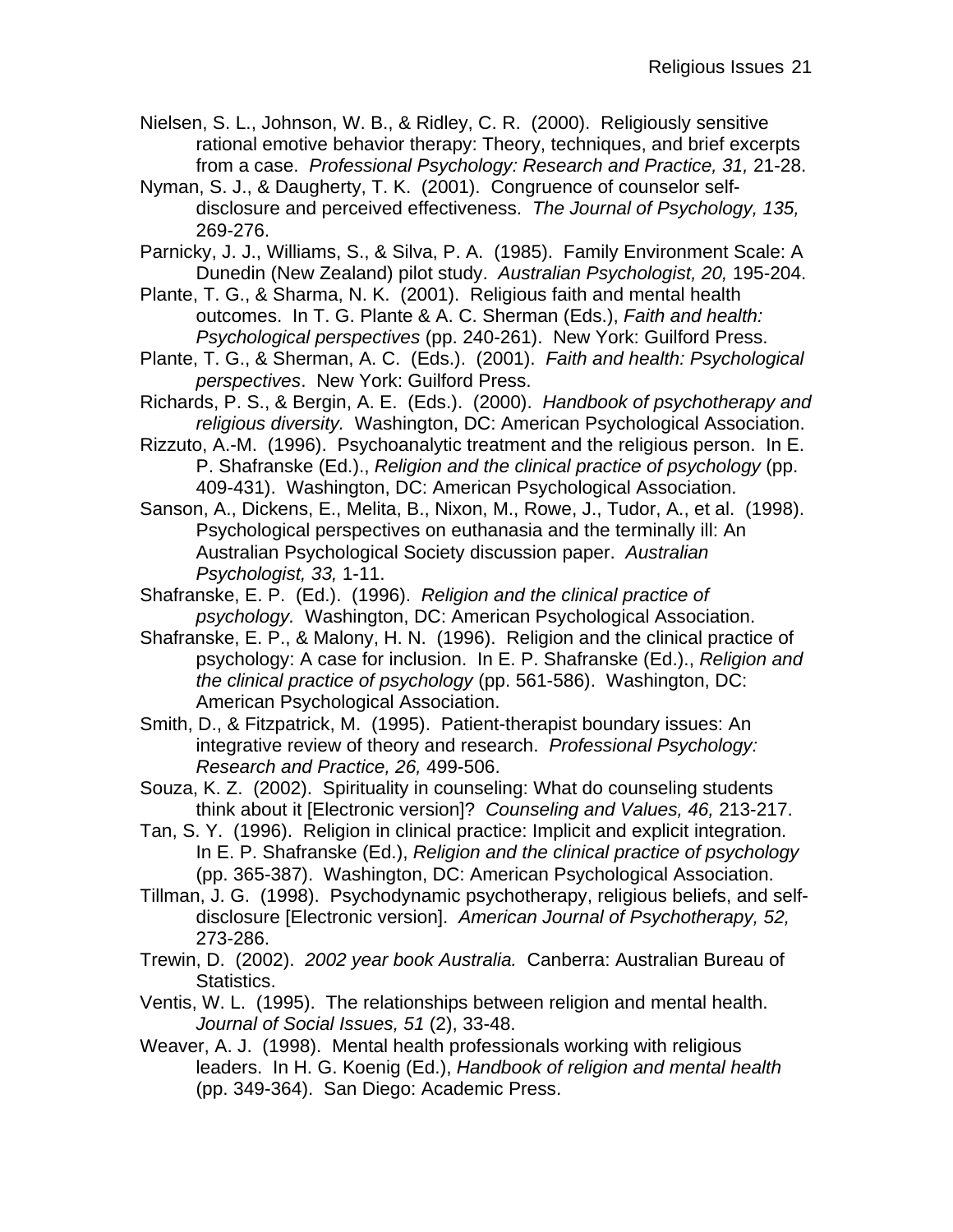- Woodward, A. J., Carless, S. A., & Findlay, B. M. (2001). A psychometric evaluation of the Irrational Beliefs Inventory in a marital context. *Australian Psychologist, 36,* 255-261.
- Worthington, E. L., Jr., Kurusu, T. A., McCullough, M. E., & Sandage, S. J. (1996). Empirical research on religion and psychotherapeutic processes and outcomes: A 10-year review and research prospectus. *Psychological Bulletin, 119,* 448-487.
- Yarhouse, M. A., & VanOrman, B. T. (1999). When psychologists work with religious clients: Applications of the general principles of ethical conduct. *Professional Psychology: Research and Practice, 30,* 557-562.
- Zeiger, M., & Lewis, J. E. (1998). The spiritually responsible therapist: Religious material in the psychotherapeutic setting. *Psychotherapy, 35,* 415-424.